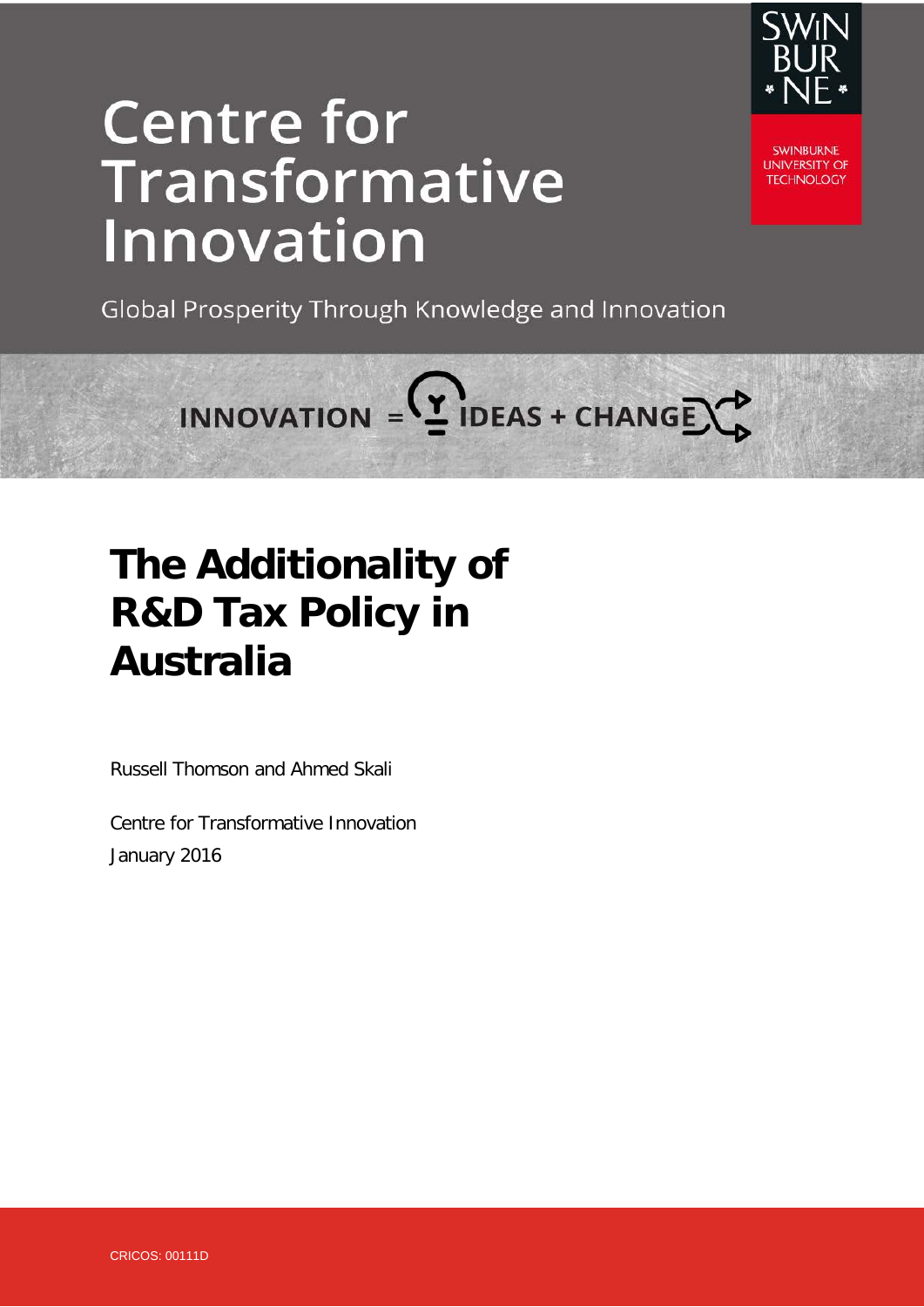# **Executive Summary**

The aim of this report is to provide estimates of the rate of additionality associated with R&D tax subsidies in Australia. In contrast with international evidence, several statistical studies published previously have failed to confirm that research and development (R&D) investment by Australian firms is responsive to tax subsidies. This study uses company-level data from the Australian Bureau of Statistics (ABS), which has recently been made available for research purposes. The dataset comprises information from company Business Income Tax returns and Business Activity Statements provided to the Australian Taxation Office, as well as information collected by the ABS from their Business Expenditure on Research and Development survey. The data covers the period 2005 to 2012 and is far more comprehensive than any data that has previously been available. Both the R&D Tax Concession and R&D Tax Incentive policies are considered, referred to collectively as R&D tax subsidies.

The data reveal that the average R&D active firm which claims an R&D tax subsidy invests statistically significantly more in R&D than a 'similar' R&D active firm which does not claim a tax subsidy. This difference can be interpreted as the causal effect of tax policy under the assumption that unobservable factors that determine R&D investment do not also influence firms' decision to claim the tax subsidies.

The introduction of the R&D Tax Incentive policy in 2012 provides an opportunity to undertake differencein-difference analysis, which is a stronger basis for establishing causality. Difference-in-difference analysis rests on the assumption that, even though claiming and non-claiming firms exhibit a different level of R&D investment, they exhibit the same trend over time.

We conclude that R&D tax policy analysis should consider plausible additionality in the range of 0.8-1.9. This range compares favourably with estimates from other countries. Further analysis may be desirable to improve the confidence and precision of estimates. Some suggestions for future analysis are offered within the report.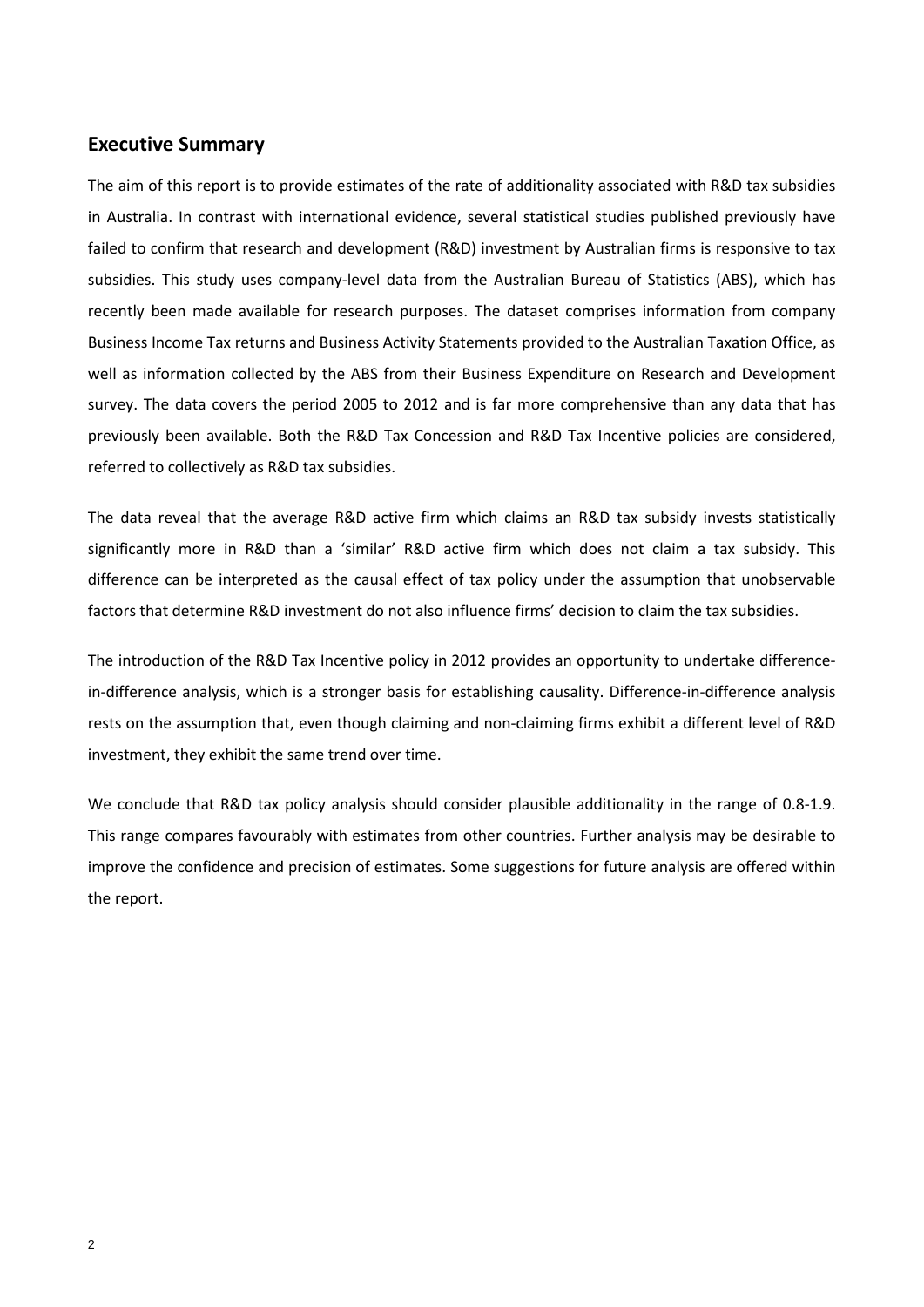# **Acknowledgements**

Staff at the Australian Bureau of Statistics and the Department of Industry, Innovation and Science made a substantial contribution to this report. We thank Malcom Jones and Antonio Balaguer and in particular Jared Holt who advised on details of the operation of the tax subsidy schemes and in interpreting firm level data from the Department of Industry, Innovation and Science and the Australian Tax Office. We gratefully acknowledge Diane Braskic and David Taylor at the ABS for making available the unique data, without which this analysis would not be possible. Thanks in particular to Tom Pougher and Adam Hill for their high level expertise in executing all required STATA code on the ABS servers. Alfons Palangkaraya and Beth Webster provided expert comments and technical advice. All errors remain the responsibility of the authors.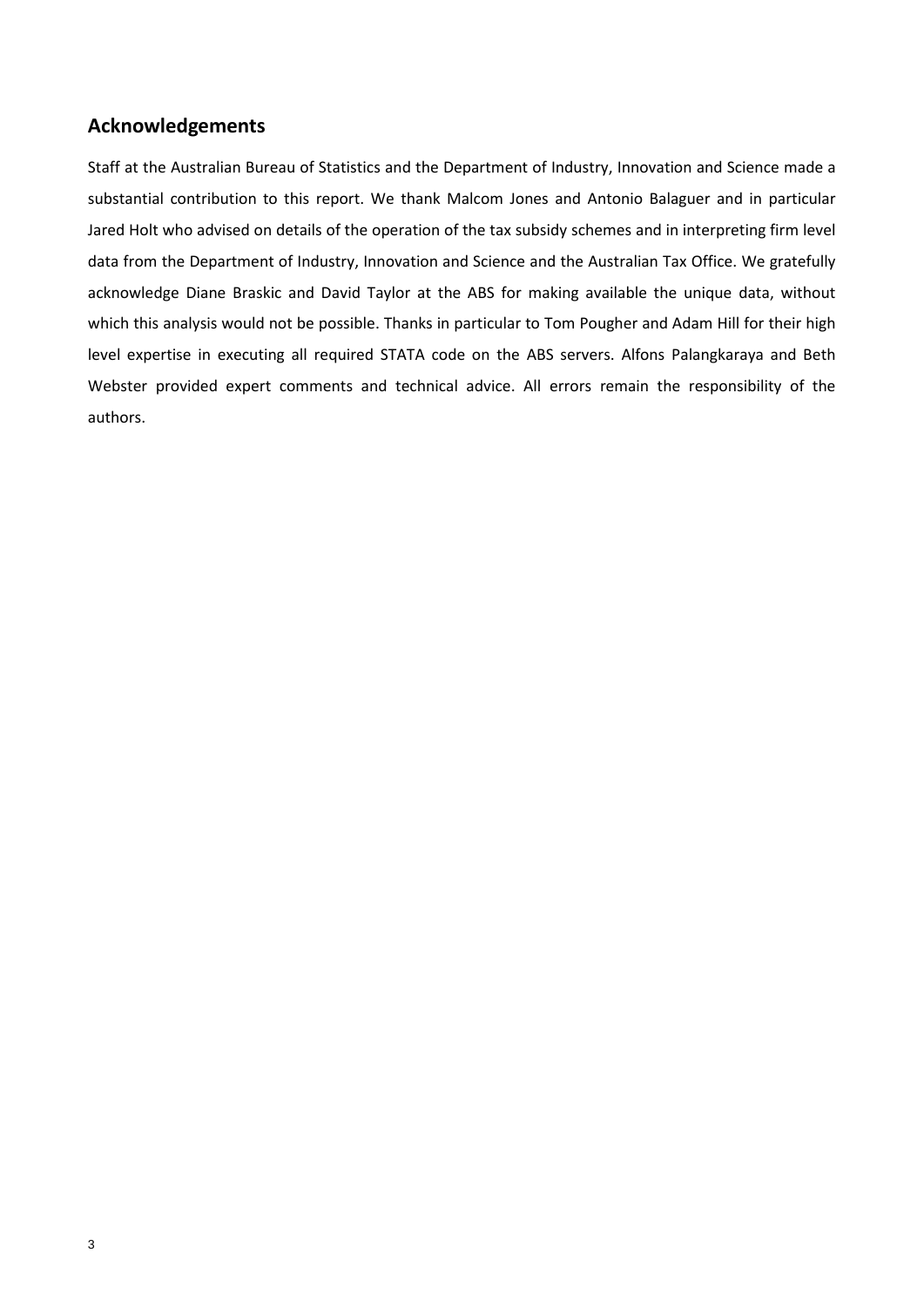# **Introduction and summary of results**

This report was commissioned by the Australian Government Department of Industry, Innovation and Science with the objective of measuring the level of R&D tax programme additionality in Australia. Additionality is the amount of additional R&D investment firms undertake for every dollar of tax revenue forgone.

International evidence suggests business investment in research and development (R&D) is responsive to tax subsidies. However, to date, evidence in the Australian context has been lacking. The two most comprehensive statistical studies on the additionality of R&D tax subsidies in Australia were unable to identify any statistically significant effect of tax subsidies on R&D investment. These are Thomson (2010) and Bureau of Industry Economics (1993). It has remained an open question as to whether these findings reflected shortcomings of the prior studies or some fundamental underlying structural feature of Australian industry or policy environment that renders tax policy less effective. The analysis presented in this report suggests the former and that in fact tax subsidies are effective in inducing additional R&D investment by Australian firms.

The analysis presented in this report uses new data from the ABS Expanded Analytical Business Longitudinal Database (EABLD). The data is considerably more comprehensive than has been used in previous analysis on the same question. The EABLD allows us to analyse almost the entire population of R&D-active firms for the years 2005 to 2012. Analysis considers both the R&D Tax Concession and the R&D Tax Incentive (which we jointly refer to as R&D tax subsidies). This study would not have been possible without the ongoing and invaluable support from staff at the Australian Bureau of Statistics in developing this important data resource.

The challenge of identifying the causal impact of R&D tax subsidies arises because all identical firms can access the same benefit from the tax incentive policy. Any statistical relationship between the benefits a firm receives from subsidies and the amount of R&D they perform tells us little about the effect of policy if the factors that determine benefits also influence their R&D investment strategy. This problem is known as simultaneity. For example, firms which do not perform R&D do not benefit from the schemes and therefore do not register. The problem of simultaneity is particularly acute for the R&D Tax Concession policy where incremental expenditure over and above the previous three-year average was eligible for a bonus concessionary rate.

We focus on the intensive margin, which is to ask: given that a firm invests in R&D, do tax subsidies influence the amount of R&D they perform? In principle, R&D tax incentives might also impact on firms' decision whether or not to do any R&D (called the extensive margin) but this is not assessed here. We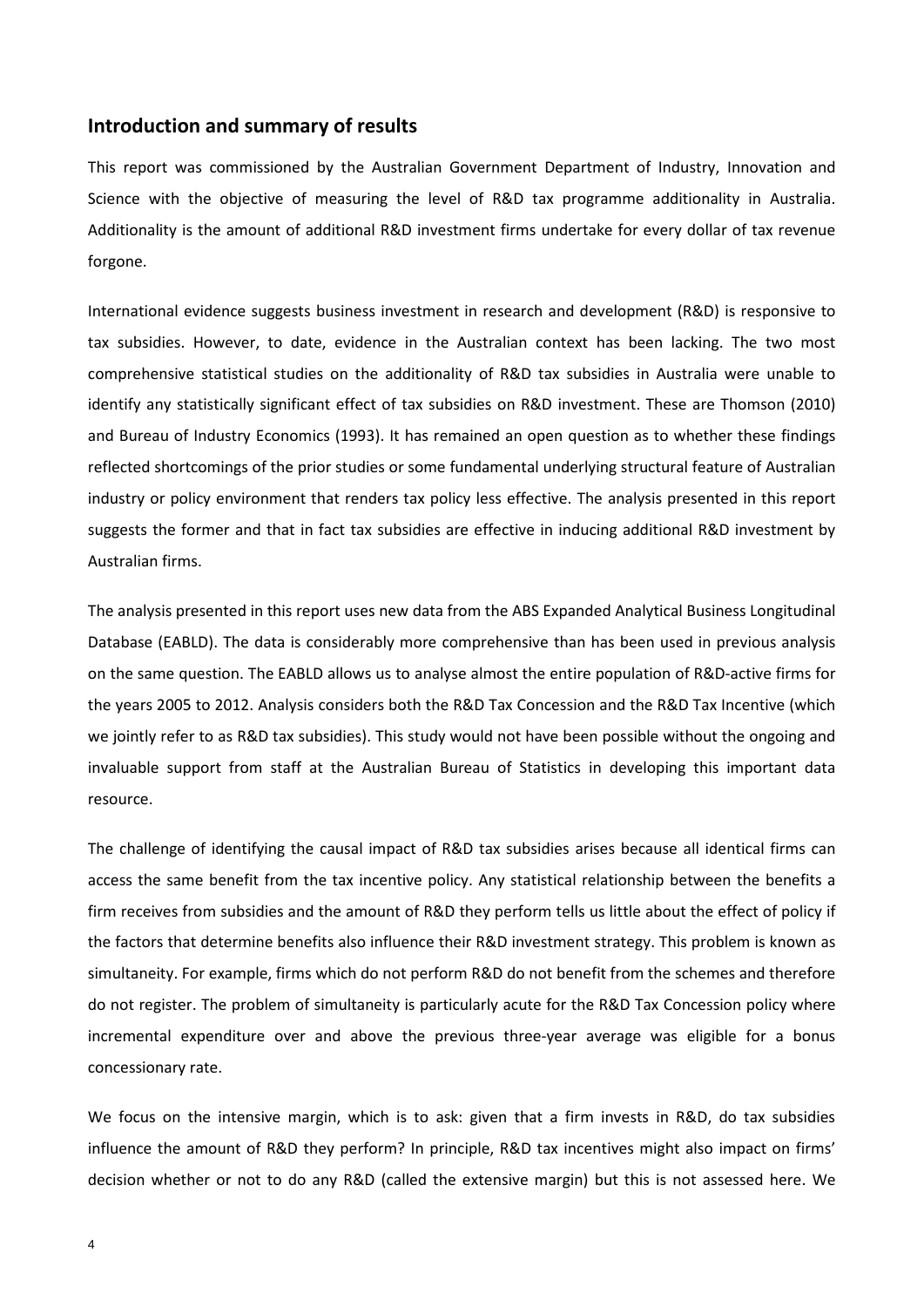present four statistical approaches, presented in decreasing order of how onerous the assumptions required for causal interpretation are. These are ordinary least squares; propensity score matching; difference-in-difference; and regression discontinuity design. The statistical approaches allow us to estimate the average effect of policy on those affected (i.e., treatment effect on the treated). We then undertake simple counterfactual analysis to estimate the additionality implied by the treatment affect.

We first use statistical approaches to compare R&D active firms that claim R&D tax subsidies with 'similar' R&D active firms which do not claim subsidies. Using ordinary least squares and matching estimators to control for observable firm attributes including industry, company turnover, wage bill and any benefits from government R&D grants, we find that claiming firms invest around 40 per cent more R&D than 'similar' firms which are not registered to receive the subsidies. This translates to an additionality of approximately \$0.8-1.7 for every dollar of tax revenue forgone. This estimate can only be interpreted as the causal impact of tax policy if we assume that there are no unobservable factors that determine both R&D investment and also firms' registration status. *A priori* this assumption is plausible, but it is certainly not possible to rule out the possibility that such unobservable factors exist. Approximately 22 per cent of R&D active firms do not claim an R&D tax subsidy. Companies not claiming are either unaware or ineligible. For example, they may perform ineligible R&D activities, perform R&D for other Australian firms, or because their R&D is financed from other forms of government support and hence is ineligible for the scheme benefits.

The introduction of the R&D Tax Incentive policy in 2012 provides an opportunity to undertake differencein-difference analysis which is a stronger basis for establishing causality. Difference-in-difference estimators do not rely on the assumption that there are no unobservable factors that determine both selection and R&D investment. Instead, difference-in-difference is based on what is known as the 'parallel trends assumption'. The parallel trends assumption states that, even though claiming and non-claiming firms exhibit a different level of R&D investment (and this may be driven by unobserved factors that determine the decision to claim) it is plausible that they exhibit the same trend over time. I.e., the assumption is that R&D investment by claiming and non-claiming firms move in parallel over time because they are subject to the same macro-economic conditions. Using the difference-in-difference estimator we find that the introduction of the R&D tax incentive led to a 14 per cent increase in R&D spending by the sample of firms claiming in both 2011 and 2012. This translates to an additionality of 1.9 dollars per dollar of tax revenue forgone for the sample of firms for which R&D data is available and that were claiming for the tax subsidy schemes in both 2011 and 2012. A falsification test shows that the two groups of firms do exhibit parallel trends between 2010 and 2011.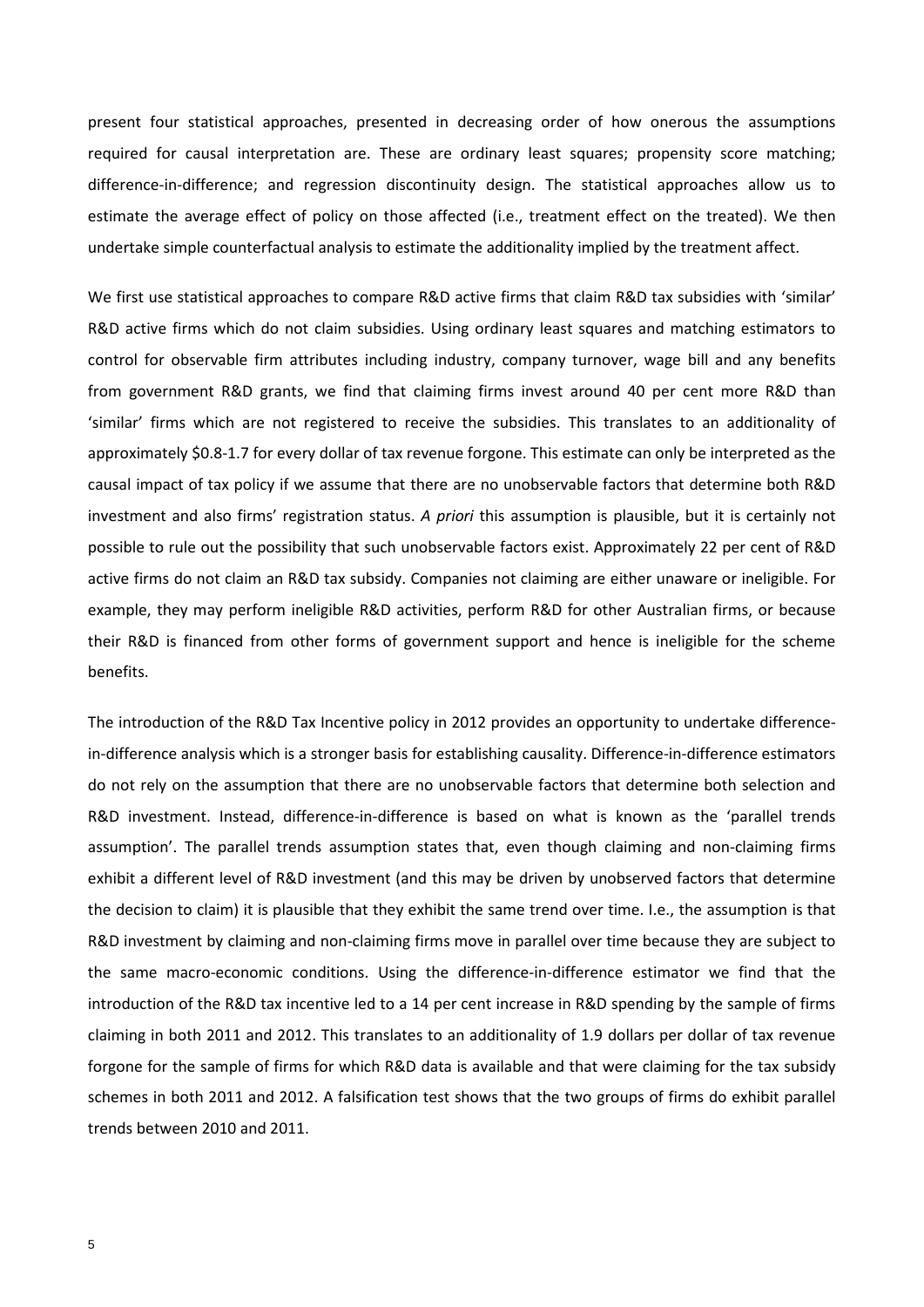We also considered a regression discontinuity design based on comparing R&D investment marginally above and below the \$20 million turnover threshold which determines whether firms are eligible for a higher rate of Tax Incentive (40 percent vs 45 percent). Regression discontinuity is, at least in principle, a very powerful method for identifying the causal effect of policy, however its application in this context appears to be somewhat inhibited by the small number of observations located near the threshold. The small number of observations is exacerbated as only one year of data was available at the time of writing. Using the regression discontinuity design, we do not find evidence of a significant effect of the step change in policy generosity. However, this may simply reflect the low number of firms close to this turnover threshold meaning the test is of inadequate power. It would be useful to revisit when more years of data are available.

There are a number of limitations to these estimates that should be acknowledged upfront. The assumptions behind each estimator are mentioned above. The analysis focuses on the intensive margin. The difference-in-difference estimates relate only to the firms that were claiming for the Tax Concession in 2011 and the Tax Incentive in 2012. We estimate the additionality implied by the statistical estimates of policy impact using counterfactual type analysis based on a number of simplifying assumptions. For example, we assume all R&D is eligible, and we do not model loss making firms' differential ability to benefit from the Incentive due to the refundable offset or time costs of money associated with carryforward/backs.

# **Background**

#### **What is 'additionality' and how does it relates to policy effectiveness?**

Additionality is the amount of R&D invested for every dollar of tax revenue forgone which can be written as:

Additionally = 
$$
\frac{R&D_{1|1} - R&D_{1|0}}{T_{1|0} - T_{1|1}}
$$

Where  $R&D_{111}$  amount of R&D performed by the firms which claim the tax subsidy (the 'treated' group) and  $R&D_{110}$  is denotes the amount of R&D that would hypothetically be invested by the same group of firms in the absence of tax subsidies. Analogously,  $T_{111} - T_{110}$  is the amount of tax revenue forgone due to the policy (which is the negative of the change in the firms' tax liability).

Figure 1 provides a graphical representation of how R&D tax subsidies impact on the amount of R&D investment and what we mean by additionality. The x-axis is the amount of R&D activity and the y-axis reflects the price. Figure 1 applies to all R&D activity, but for illustrative purposes, we can think of Figure 1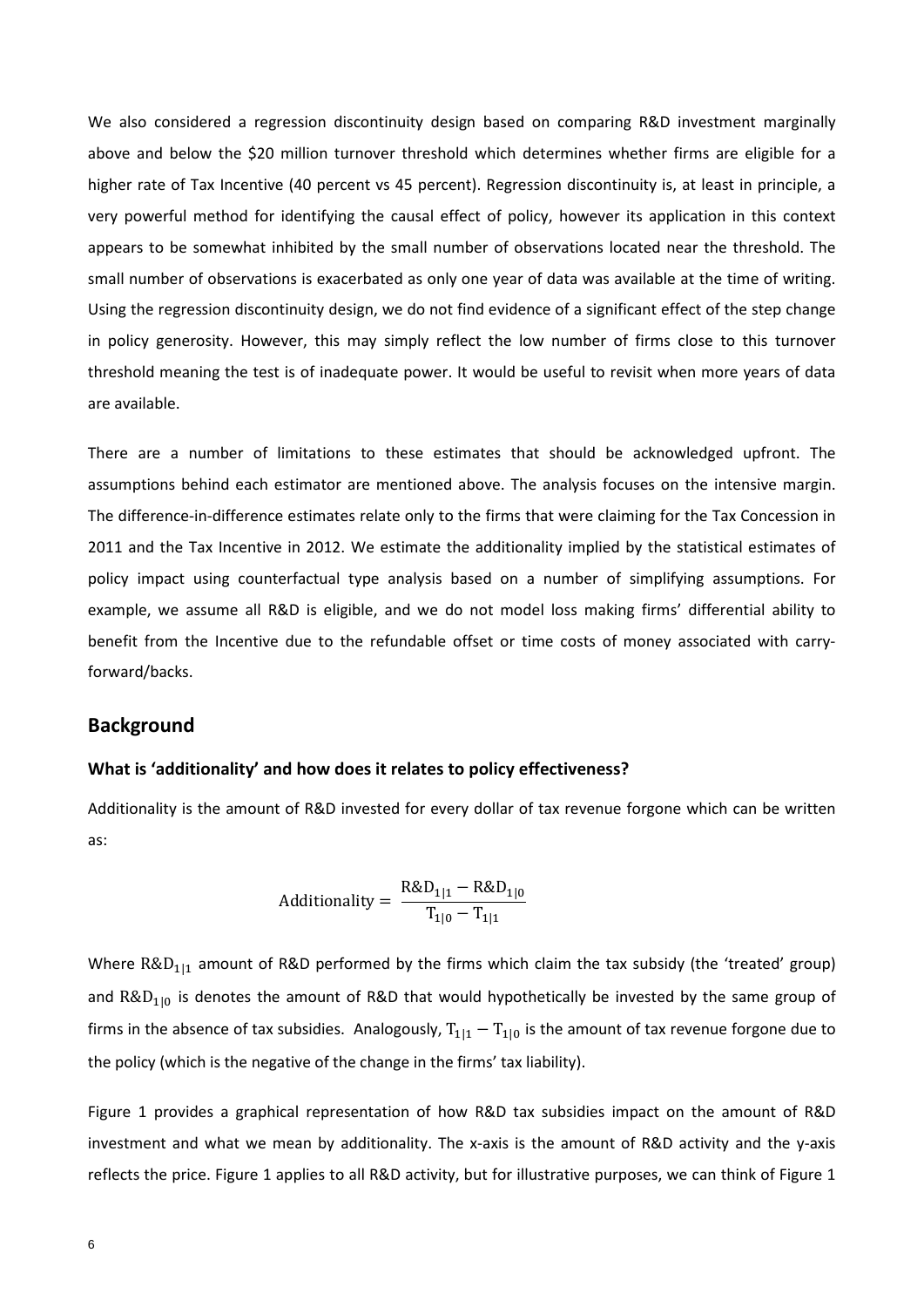as depicting the market for scientists (the number of scientists employed and their wage, respectively). The supply curve is denoted by S and we depict this as flat (entirely elastic) though it may be upward sloping, for example if the number of scientists and technicians are limited (see Thomson and Jensen 2013). The demand curve, the amount of R&D demanded by firms in the absence of any tax subsidy is denoted by D. The market equilibrium when firms demand a quantity of R&D equal to  $R_0$  at a price of P is at point A. An ad valorem tax subsidy paid on firms R&D investment pivots the demand curve outwards. The new equilibrium is at point B, where firms demand a quantity of R&D equal to  $R_1$ . At the new equilibrium firms pay  $P_f$  and the government pays the difference  $(P-P_f)$ . We define additionality as the additional R&D per dollar of tax revenue forgone. In Figure 1, the additional R&D induced is given by the area bounded by the points  $R_0R_1BA$ . The cost to government in terms of revenue forgone is given by the area bounded by the points PP<sub>f</sub>CB.





The R&D Tax Incentive is an ad valorem (percentage or proportional) subsidy and as such, the more firms spend on R&D, the more benefit they receive (and correspondingly the greater the tax revenue forgone). For example, with a 10 percent subsidy, there are 10 cents revenue forgone for every extra dollar of R&D performed, by policy design. On the chart, this would be represented as a shift outward in the R&D demand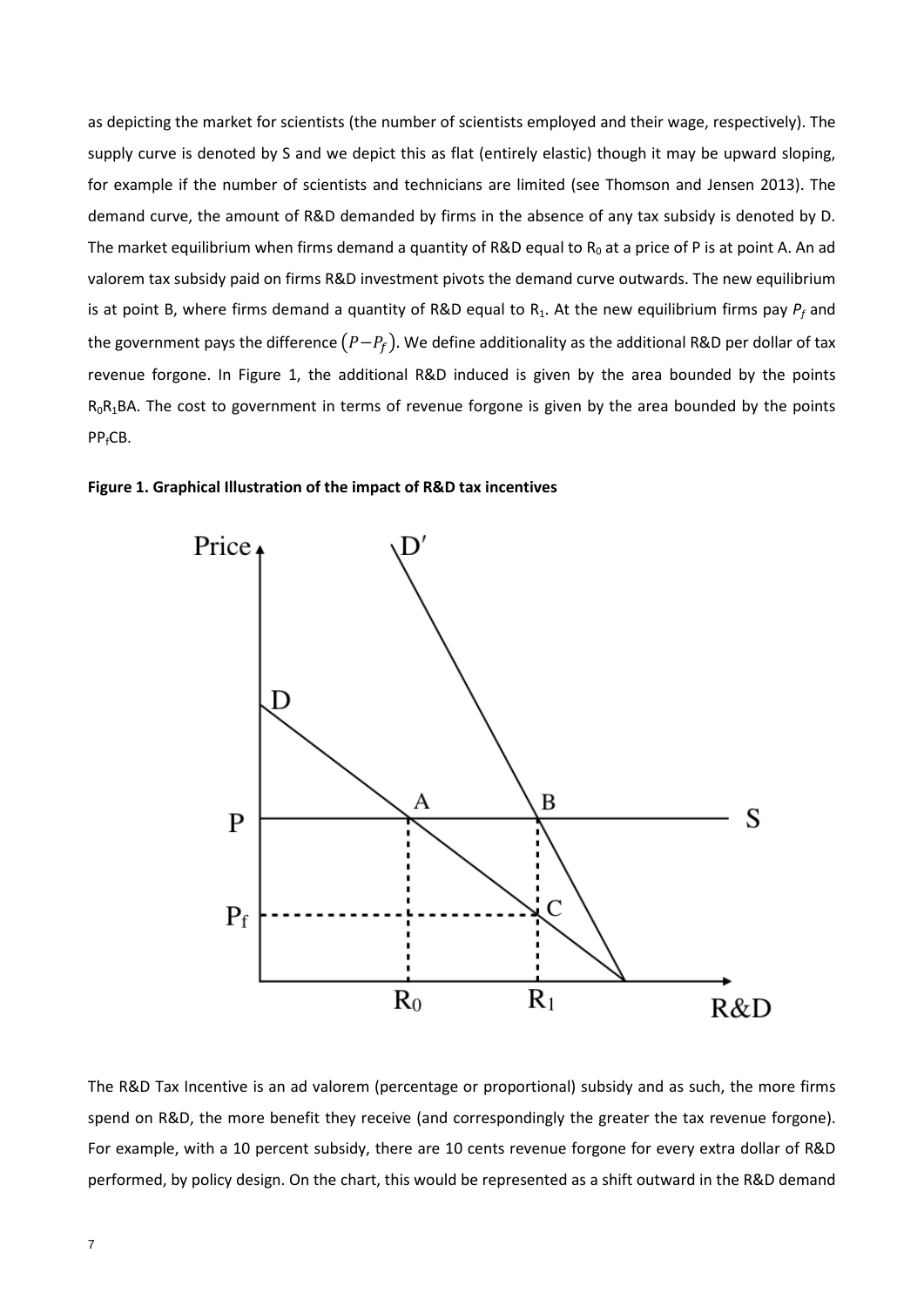curve for a fixed subsidy. In order to estimate the additionality that is caused by a subsidy, it is necessary to have exogenous variation in the rate of subsidy either between firms or industries or over time. In practice, most firm level data reflect a great deal of variation in R&D expenditure between firms, and little or no exogenous variation in subsidy level (or rate). The empirical challenge is to isolate this variation in subsidy and control for variation related to changes in demand for R&D.

Additionality is defined in gross terms. An additionality of 0.7 means private firms only increase their spending by 70 cents for every dollar the government gives them; 30 percent of private spending that was already happening has been displaced by the government subsidy. . An additionality of 1 means the government gives firms \$1 and they spend it on R&D – so there are no private investments displaced by government spending. The same gross investment on R&D could be achieved via spending on intra-mural or higher education R&D. In this case, with an additionality of unity (ignoring administrative costs), tax incentives provide a means for harnessing market forces to allocate the spending on R&D. That is, in the case of tax incentives, government resources are allocated and spent by private firms in contrast to government or higher education R&D, which must be allocated by other means. There are arguments as to the efficacy of government allocation of R&D spending but these are outside the scope of this report. An additionality above unity implies that policy is leveraging more private spending than it is costing government in terms of forgone revenue. The magnitude of the additionality depends on the slope of the R&D demand and supply curves.

In this report additionality does not take into account potential additional tax revenue from firms that have higher future taxable income due to the increased R&D investment on account of the policy. Finally, it is vitally important to bear in mind that inducing additional R&D is not an end in itself. The rationale for subsidising R&D is to induce positive spill-over benefits to other firms and consumers. If left to themselves, for-profit organisations will under-invest in R&D and thereby forgo welfare-enhancing spill-over benefits. Sound theory and extensive empirical evidence suggest each dollar of R&D investment makes a contribution to the material well-being of Australians considerably greater than one dollar.

#### **Australian R&D tax Policy**

Tax subsidies for R&D were first introduced in Australia with the introduction of the R&D Tax Concession in 1985. The Concession provided an allowance of 150 percent; that is, firms could deduct from their taxable income 150 percent of the value of their eligible R&D expenditure. Since its inception, the scheme has undergone a number of reforms. Salient features of the scheme within the time period analysed are outlined below and further details about historical aspects of the policy can be found in Thomson (2010). A chronology of important reforms is discussed below and these are summarised in Table 1.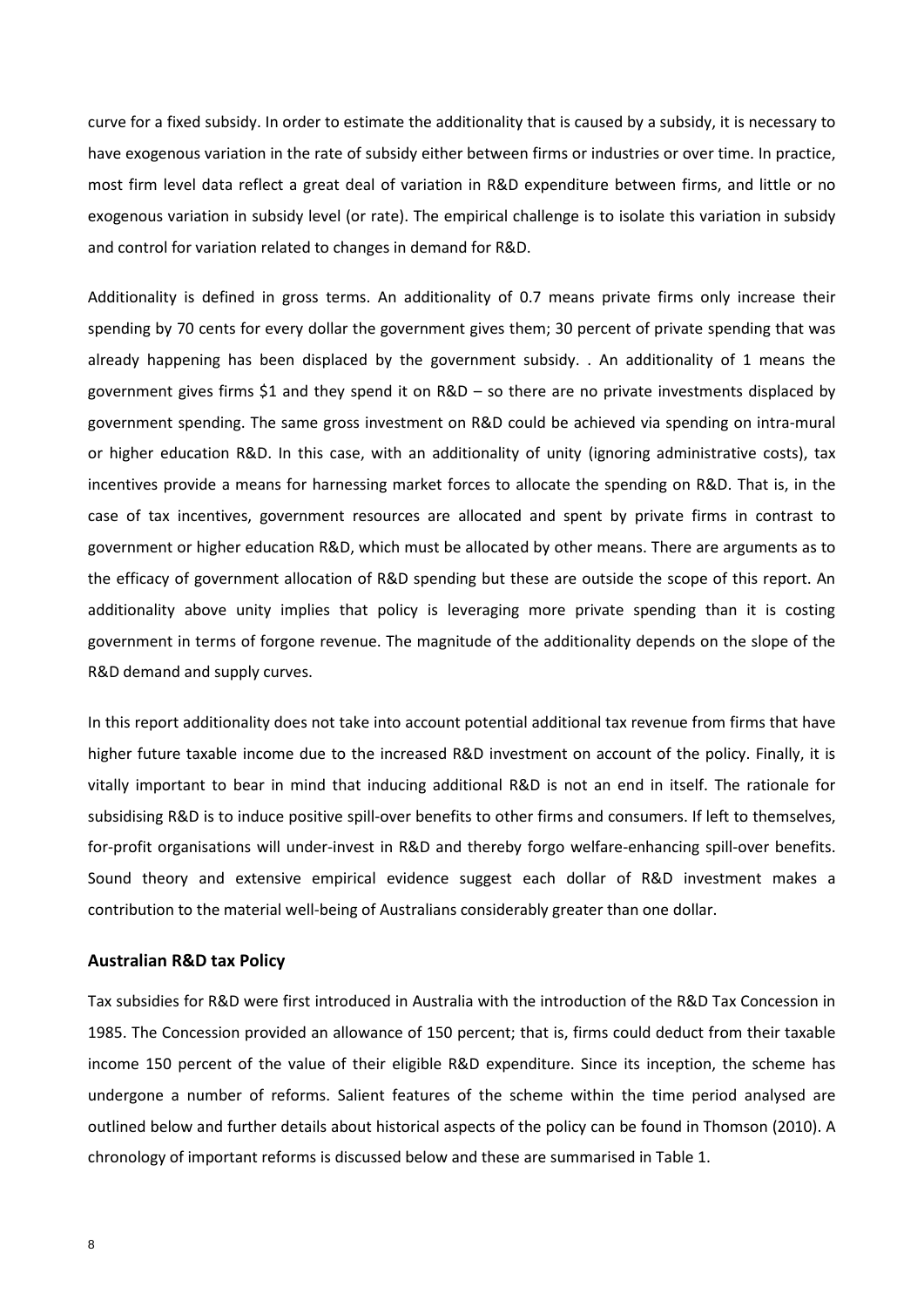The Tax Concession scheme underwent a major reform in 1996. The rate of deduction was cut from 150 per cent to 125 per cent of eligible expenditure and the scope of eligible expenditure was revised. An incremental scheme, known as the 175 per cent premium deduction, was introduced in 2001. Under the incremental scheme, firms could claim an additional 50 per cent deduction on the portion of expenditure exceeding average nominal expenditure over the prior 3 years. This was in addition to the 125 per cent deduction available on all R&D investment, meaning 'incremental' expenditure attracts a 175 per cent deduction in total. The rationale behind the bonus concession is to provide additional incentives while limiting deductions on infra-marginal R&D investment – i.e. investment that would have occurred in the absence of the Concession.

A small businesses tax offset scheme was introduced in 2001. Under the tax offset scheme, firms with a turnover of less than \$5 million can claim the Concession as a tax offset (rebate) of 30c for each dollar of eligible R&D investment, provided the expenditure is between the floor (\$20,000) and a maximum (cap) of \$1 million. A special scheme for foreign contract R&D was introduced in 2007. Up until 2007, eligibility for the Concession depended on the resultant intellectual property being vested with the researching firm, which reduced the attractiveness of the scheme to an Australian affiliate of a foreign-owned firm (BIE 1993; ATO 2002).

The R&D Tax Incentive has been in place since the 2011/12 financial year and replaces the R&D Tax Concession. It comprises a 45 percent offset (rebate) for small companies (turnover less than \$20 million) and a 40 percent offset (rebate) for large companies (turnover greater than \$20 million). The 45 percent R&D tax offset is a refundable tax offset, which means that if a company's tax liability is reduced to zero, companies may be entitled to a refund of any unused offset amount. The 40 percent R&D tax offset is nonrefundable, which means that companies cannot access a refund for any unused offset amount if their corporate income tax liability has been reduced to zero. However, any excess offsets may be carried forward for use in future income years.

The refundable offset has a potentially large impact on the effective relative generosity of the policy for companies which have no taxable profit. If all R&D is expensed, a company with a positive tax liability is only 15 percentage points better off with the Tax Incentive scheme. In contrast, for a company with no tax liability the policy reduces the after tax cost of R&D by a full 45 percent.

Under the R&D Tax Incentive scheme the following expenditures are excluded from receiving the tax subsidies:

- 1. Expenditure that is not at risk
- 2. Core technology expenditure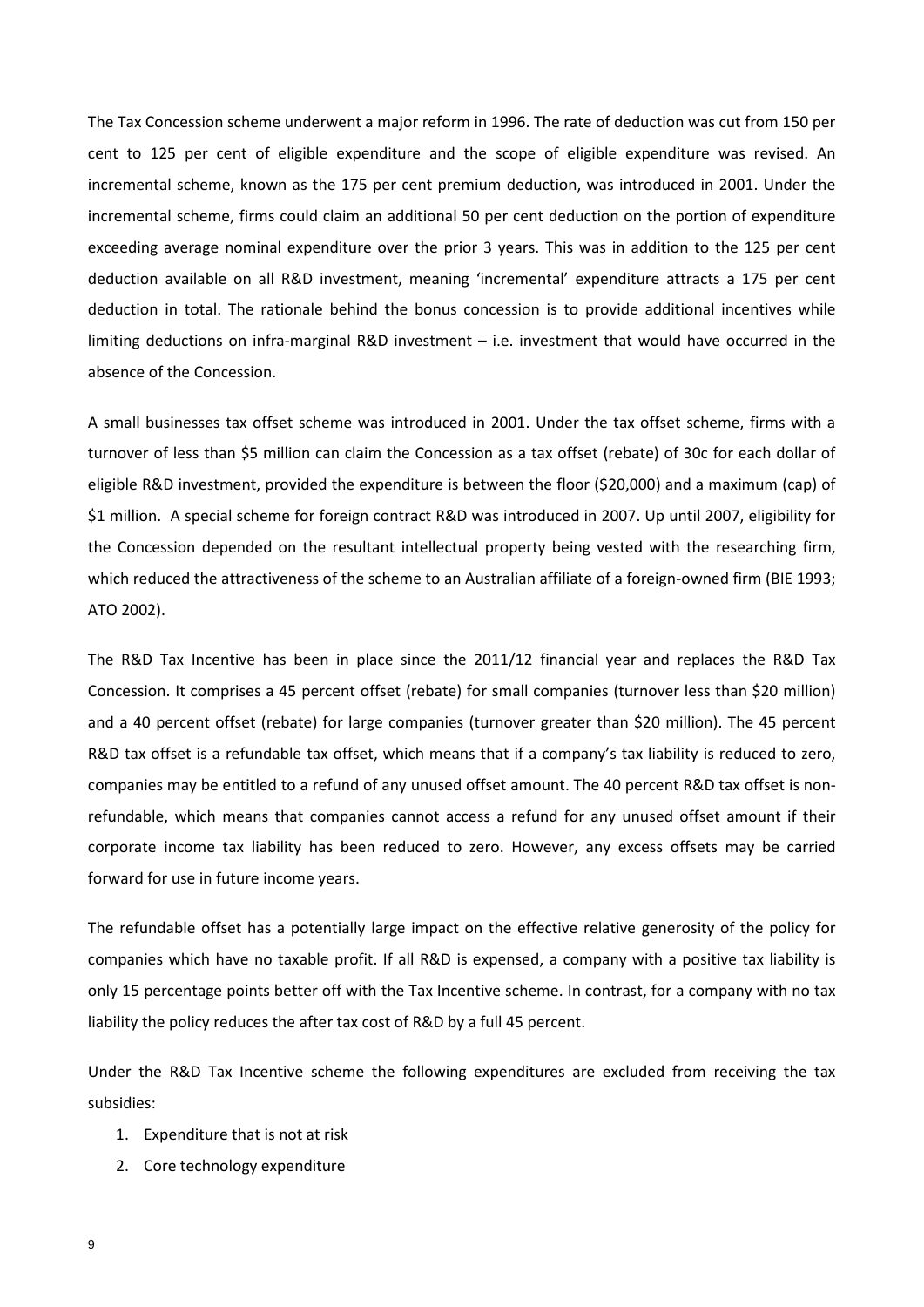- 3. Expenditure included in the cost of a depreciating asset (decline in value notional deductions may apply however)
- 4. Expenditure incurred to acquire or construct a building (or part of a building or an extension, alteration or improvement to a building).
- 5. Expenditure incurred for interest payable to an entity
- 6. Expenditure incurred to an associate in a year, but not paid in that year

Other tax policy reforms, not directly linked to R&D investment, can also affect the efficacy of tax subsidies. Importantly, the dividend imputation system acts to dilute the impact of the R&D Tax subsidies because it can lead to 'clawback of the R&D subsidy to companies through the taxation of their shareholders' (BIE, 1993). The dividend imputation system was introduced in 1989 and it aims to avoid the double taxation of company profits when they are paid out to shareholders. Under the dividend imputation system, firms are eligible for franking credits commensurate with the company income tax they pay. Franking credits are allocated to shareholders with dividend payments and effectively reduce personal income tax liabilities by the amount already paid by the company. There is some evidence that firms respond less to R&D tax incentives when they operate in a country that also has a dividend imputation system (Thomas *et al*., 2003). Australia is one of only a handful of countries to allow dividend imputation and this has been proposed as a reason that R&D tax incentives may be less effective here (BIE 1993; Thomson 2010).

| Table 1. History of the R&D Tax Subsidies in Australia |  |  |
|--------------------------------------------------------|--|--|
|--------------------------------------------------------|--|--|

| Year | <b>Policy Event</b>                                                                                                                                                                                                                                                                                                                                                   |
|------|-----------------------------------------------------------------------------------------------------------------------------------------------------------------------------------------------------------------------------------------------------------------------------------------------------------------------------------------------------------------------|
| 1985 | R&D Tax Concession established<br>Available to Australian companies<br>Enhanced deduction of 150 per cent on R&D expenditure, resulting in a benefit of 23 cents in the dollar (corporate tax rate<br>was 46 per cent)                                                                                                                                                |
| 1987 | Corporate tax rate increased to 49 per cent, resulting in an increased benefit of 24.5 cent in the dollar                                                                                                                                                                                                                                                             |
| 1988 | Corporate tax rate reduced to 39 per cent, resulting in a reduced benefit of 19.5 cents in the dollar                                                                                                                                                                                                                                                                 |
| 1993 | Corporate tax rate reduced to 33 per cent, resulting in a reduced benefit of 16.5 cents in the dollar                                                                                                                                                                                                                                                                 |
| 1995 | Corporate tax rate increased to 36 per cent, resulting in an increased benefit of 18 cents in the dollar                                                                                                                                                                                                                                                              |
| 1996 | Enhanced deduction rate was reduced from 150 to 125 per cent, resulting in a reduced benefit of 9 cents in the dollar<br>(corporate tax rate was 36 per cent)                                                                                                                                                                                                         |
| 2001 | Corporate tax rate reduced to 30 per cent, resulting in a reduced benefit of 7.5 cents in the dollar<br>Introduction of the 175 per cent Premium (Incremental) Tax Concession for additional investment in R&D<br>Introduction of a refundable R&D Tax Offset for small companies in tax loss that undertake R&D, enabling them to 'cash out'<br>their R&D tax losses |
| 2007 | Introduction of the 175 R&D International Premium, designed to encourage additional R&D investment in Australia by firms<br>in which the IP is held by an overseas company in the same enterprise group                                                                                                                                                               |
| 2011 | R&D Tax Incentive replaces the R&D Tax Concession<br>Available to companies that are resident in Australia for tax purposes, and foreign companies in certain circumstances<br>Refundable 45 per cent tax offset available to companies with turnover of less than \$20 million, providing a benefit of 15 to<br>45 cents in the dollar for these companies           |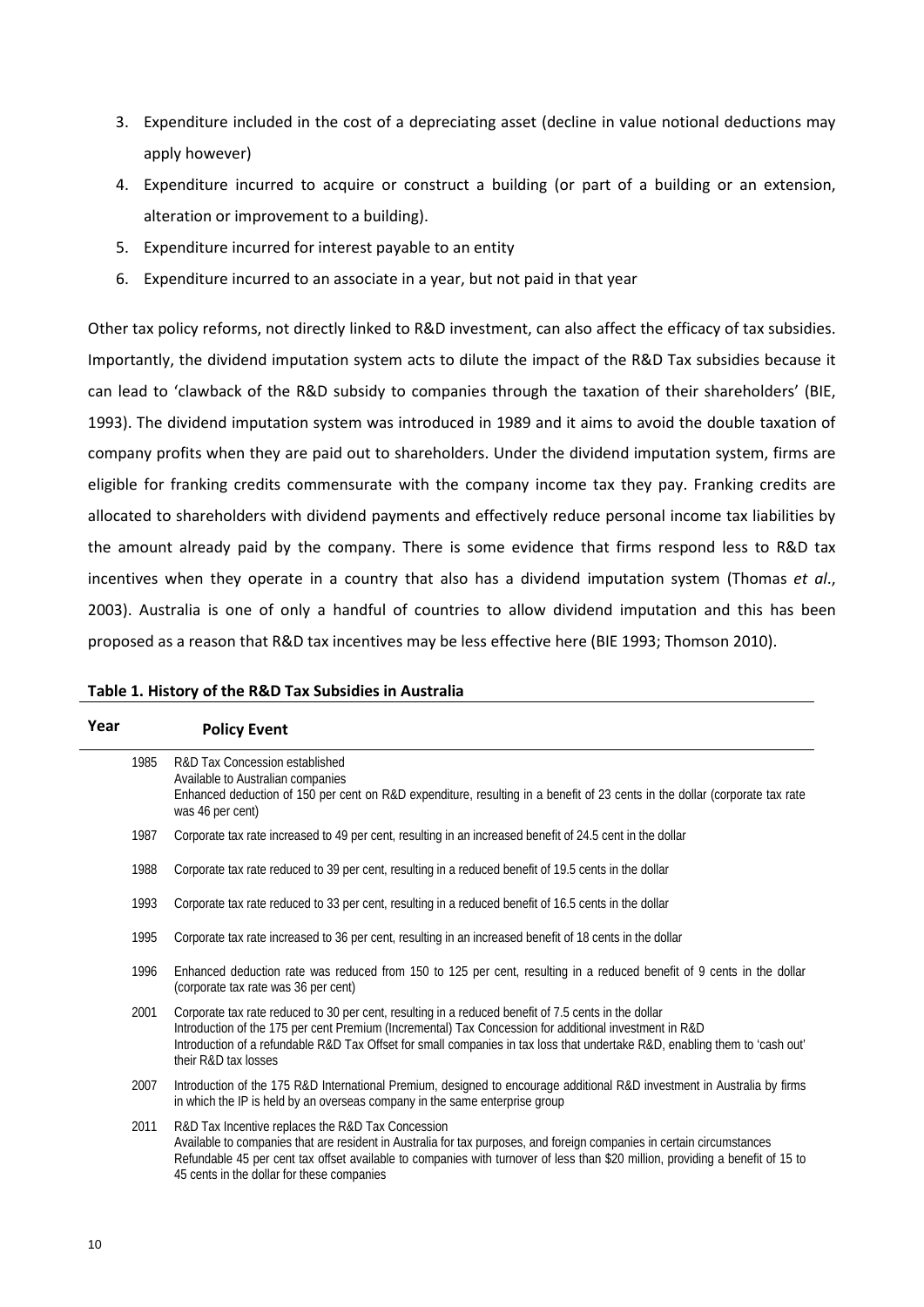Non-refundable 40 per cent tax offset available to other companies, resulting in an benefit of 10 cents in the dollar for these companies

Source: Department of Industry, Innovation and Science.

#### **Evidence of Additionality**

Most existing studies on the effects of tax policy on private sector R&D have taken one of two approaches: cross-country or firm-level (within-country) analysis. Cross-country analysis exploits variation in policy between jurisdictions, and as such aims to disentangle contemporaneous macroeconomic events (Bloom *et al.,* 2002). These studies have found an elasticity ranging from 15 per cent in the short run to about unity in the long run (see Guellec & Van Pottelsberghe, 2003; Falk, 2006). An approach that has been used to evaluate the effect of fiscal incentives using firm-level data is to estimate an investment demand equation with policy shift dummies (Eisner *et al.,* 1984; Bernstein, 1986; Thomas *et al.,* 2003). This approach does not provide a strong basis for identification as it is difficult to separate the effects of tax policy from other changes over time. Using this approach, Eisner *et al.* (1984) failed to observe a significant effect of the tax subsidy in the USA. A second approach using firm level data is to model R&D investment on firms' effective benefits from the prevailing tax policy in a single country. Since tax policy treats all equivalent firms the same way, variations in firms' effective benefits from tax subsidies essentially arise due to differences between firms, typically differences in firms' profit status and historic R&D investment. Unfortunately, from a statistical perspective, these generally depend on the firm's current choice of R&D investment (Hall and van Reenen 1999). Results from firm-level analyses have varied widely, with estimates of the short-run elasticity between 0.07 and 0.85, and a long-run elasticity ranging of about unity (Hall, 1992; Dagenais *et al.,* 1997). A summary of estimates from salient papers is provided in Table 2.

Australian R&D tax policy has been subject to a number of studies. Survey evaluations of the Australian R&D Tax Concession found that while the majority of beneficiaries of the policy describe it favourably, approximately 30 per cent concede that their R&D endeavours would be neither smaller nor have been completed at a slower rate in the absence of the programme (DITR, 2005, 2007a). However, the limitations of basing conclusions on subjective survey results are well-known. A comprehensive assessment of the Australian R&D Tax Concession which reports both survey data as well as analysis of firm financial data was undertaken in 1993 by the Bureau of Industry Economics (BIE, 1993). Data used for the statistical analysis include a mix of firms that are registered to receive the credit and other firms, with observably similar characteristics, that are not registered to receive the credit. The data suggest a modest effect over the year the policy was introduced, but not over longer periods and the report cautions that this observed increase may simply be due to reclassification of existing expenditure. The oft-cited inference of the report, namely

<sup>2015</sup> \$100m R&D expenditure threshold introduced. Companies expending more than \$100m on R&D can receive a tax offset at the corporate tax rate for the R&D expenditure in excess of \$100m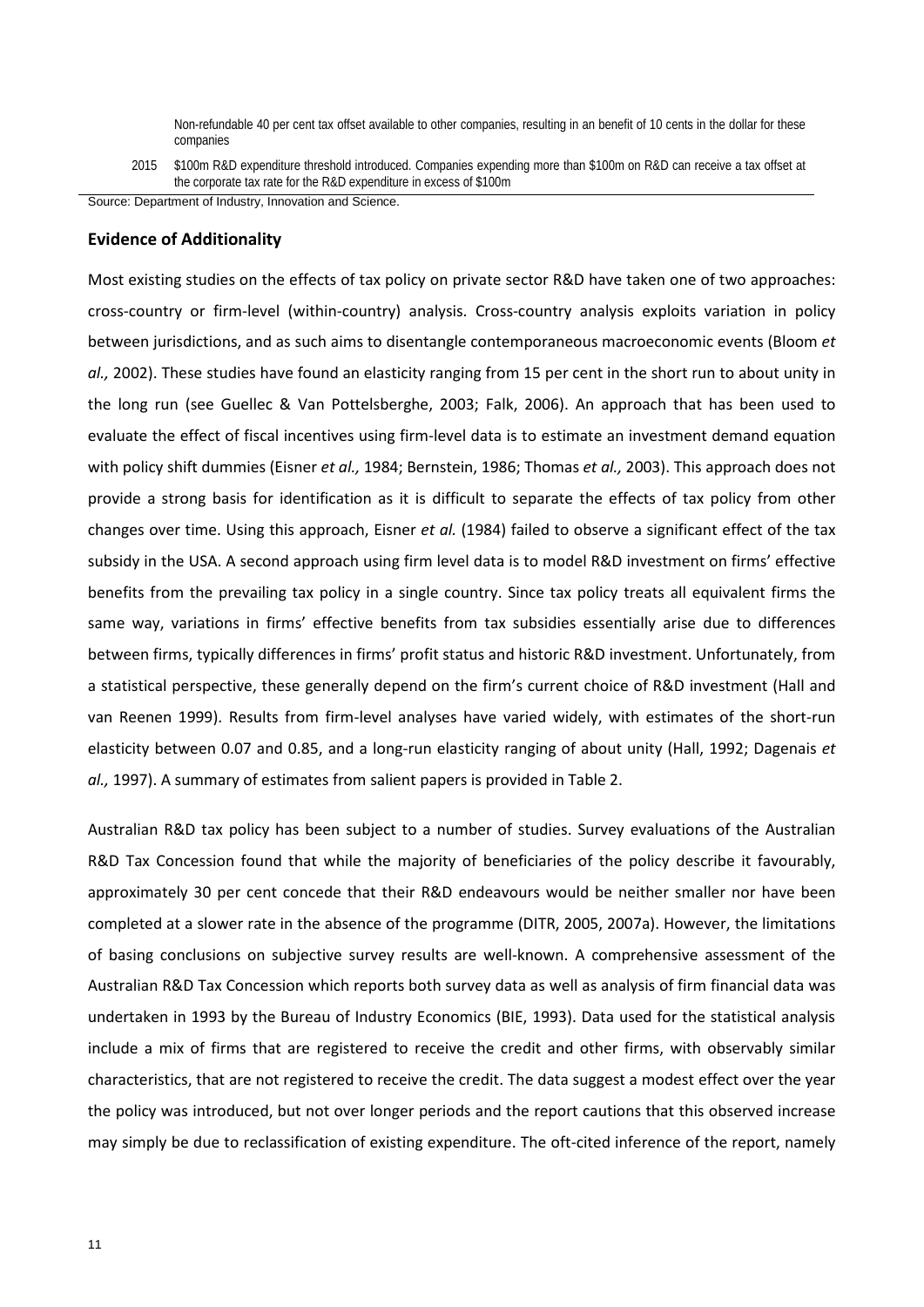that the Concession induces between \$0.6 and \$1 of additional R&D for each dollar of forgone revenue, rests primarily on subjective survey responses (see p. 155).

A more recent, comprehensive evaluation of R&D tax policy in Australia also found no identifiable impact. Thomson (2010) considers an unbalanced panel of financial data of approximately 500 large Australian firms between 1990 and 2005. The role that cost of capital plays in R&D investment decisions is investigated. The measure of cost of capital incorporates both a financial cost (imputed cost of capital derived from a CAPM model) and the impact of the R&D Tax Concession. However, only time series variation in tax policy was used because the author did not have access to firms' actual tax claims or registration status. R&D investment is not found to be impacted by the measured cost of capital.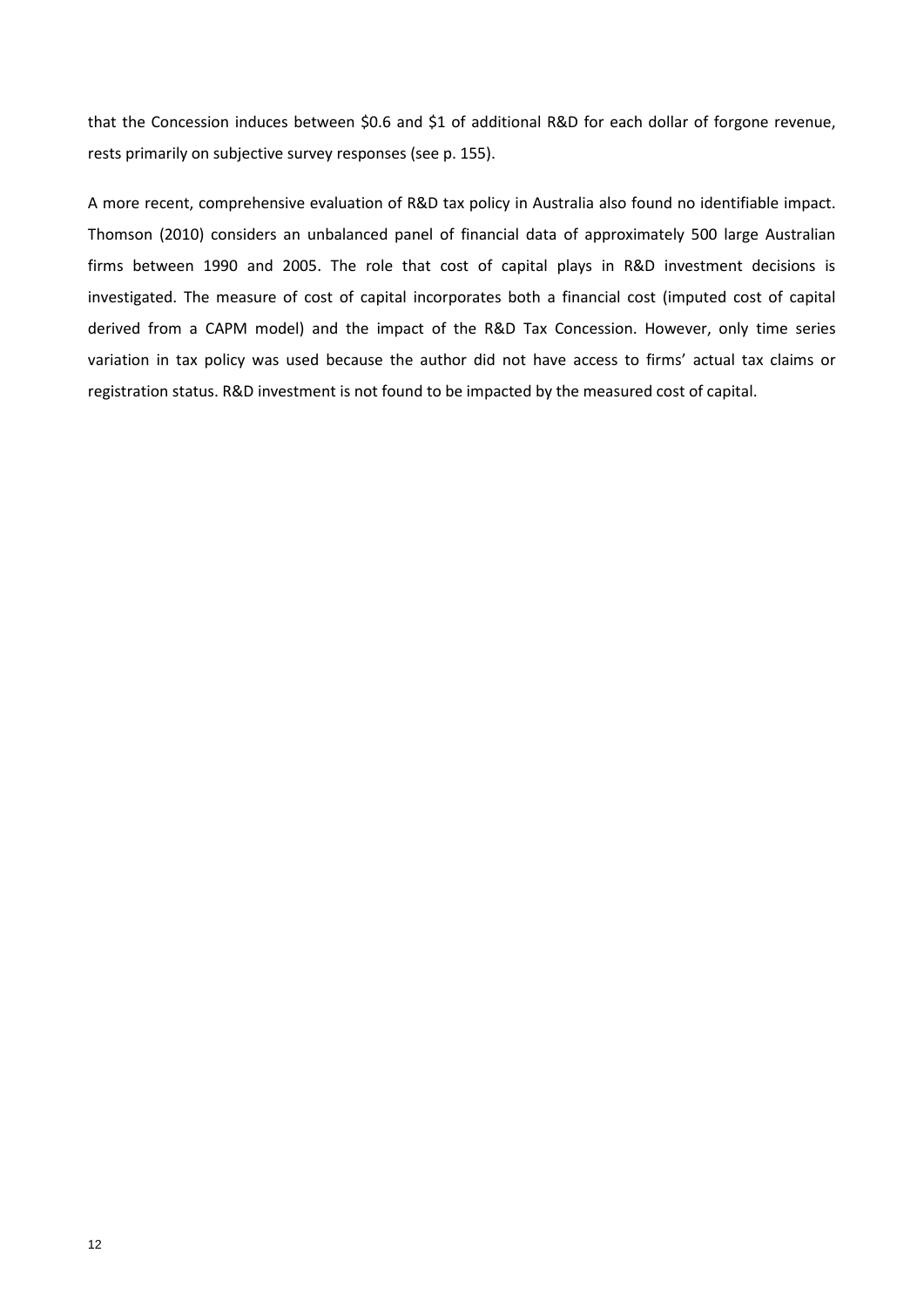| <b>Authors</b>                   | Policy measure         | Specification                  | Country            | Obs.   | <b>Price elasticity</b> | Additionality<br>$\frac{1}{2}$ (approx) <sup>t</sup> |
|----------------------------------|------------------------|--------------------------------|--------------------|--------|-------------------------|------------------------------------------------------|
| BIE (1993)                       | Dummy                  | R&D demand (levels).           | Australia          | 1,400  | Insignificant           | $\mathbf 0$                                          |
| Thomson (2010)                   | <b>UCRD</b>            | R&D demand. (PA)               | Australia          | 2,025  | Insignificant           | $\overline{0}$                                       |
| Lokshin and Mohnen (2007)        | <b>UCRD</b>            | R&D stock demand.              | <b>Netherlands</b> | 2,615  | $-0.27$ (SR)            | 0.37                                                 |
|                                  |                        |                                |                    |        | $-0.39$ (LR)            | 0.50                                                 |
| Mulkey and Mairesse (2013)       | <b>UCRD</b>            | R&D demand (ECM)               | France             | 10,850 | $-0.40$ (LR)            | 0.51                                                 |
| Koga (2003)                      | <b>UCRD</b>            | R&D demand (levels)            | Japan              | 5,738  | $-0.68$                 | 0.80                                                 |
| Dagenais et al. (1997)           | <b>UCRD</b>            | R&D stock demand (PA)          | Canada             | 4,859  | $-0.07$ (SR)            | 0.11                                                 |
|                                  |                        |                                |                    |        | $-1.09$ (LR)            | 1.05                                                 |
| Harris <i>et al.</i> (2009)      | <b>UCRD</b>            | R&D demand (static and dynamic | Northern Ireland   | 2,063  | $-0.21$ (SR)            | 0.23                                                 |
|                                  |                        | models).                       |                    |        | $-1.40$ (LR)            | 1.35                                                 |
| Parisi and Sembenelli (2003)     | <b>UCRD</b>            | R&D demand                     | Italy              | 4,356  | $-3.27$                 | 1.7                                                  |
| Hall (1993)                      | Credit rate            | Euler equation                 | <b>US</b>          | 9,167  | $-0.80 - 1.50$ (SR)     | 2.0                                                  |
|                                  |                        |                                |                    |        | $-2-2.7$ (LR)           | na                                                   |
| Guellec and Pottelsberghe (2003) | Тах<br>component<br>0f | R&D demand. (PA)               | Cross country      | 199    | $-0.28$ (SR)            | 0.37                                                 |
|                                  | <b>UCRD</b>            |                                |                    |        | $-0.31$ (LR)            | 0.41                                                 |
| Falk 2006                        | component<br>0f<br>Тах | R&D demand. (PA)               | Cross country      | 92     | $-0.22$ (SR)            | 0.30                                                 |
|                                  | <b>UCRD</b>            |                                |                    |        | $-0.84$ (LR)            | 0.89                                                 |
| Bloom et al. 2002                | <b>UCRD</b>            | R&D demand. (PA)               | Cross country      | 179    | $-0.16$ (SR)            | 0.23                                                 |
|                                  |                        |                                |                    |        | $-1.10$ (LR)            | 1.06                                                 |
| Thomson and Jensen (2014)        | Тах<br>0f<br>component | R&D labour demand (PA & ECM).  | Cross country      | 373    | $-0.19 - 0.32$ (SR)     | $0.27 - 0.42$                                        |
|                                  | <b>UCRD</b>            |                                |                    |        | $-1.30 - 3.3$ (LR)      | 1.18-1.83                                            |
| Wilson 2009                      | <b>UCRD</b>            | R&D demand. (PA)               | <b>US</b> states   | 365    | $-1.26 - 1.43$ (SR)     | 1.19                                                 |
|                                  |                        |                                |                    |        | $-2.29 - 2.58$ (LR)     | 1.64                                                 |

#### **Table 2. Overview of selected previous elasticity estimates**

Notes: papers ordered by long run elasticity estimate. Abbreviations: Policy measure: UCRD user cost of R&D. Specification: partial adjustment (PA), error correction model (ECM), no dynamics modelled (levels); Price elasticity: LR long run, SR short run<u>. Additionality</u> except in the case of Hall 1993, these are approximated using  $\frac{dR}{d(sR)} = \frac{\eta}{1-s-\eta s}$ , where s is unity less after tax cost and  $\eta$  the elasticity o respect to tax-price (see Thomson forthcoming). Approximated at the hypothetical margin where R&D is expensed (s given by unity less corporate income tax rate using the midpoint of sample corporate income tax rates in the absence of sample weighted average).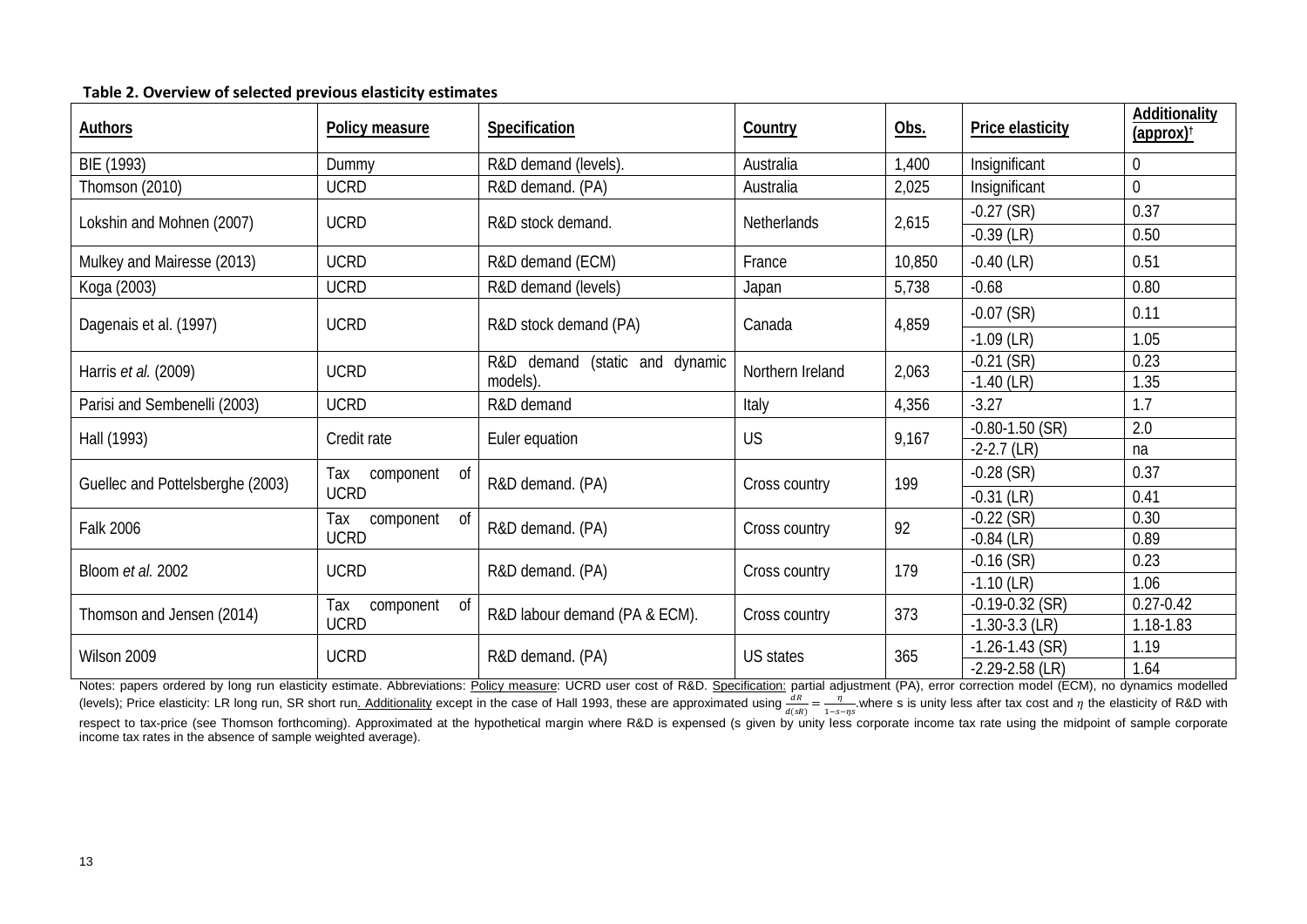#### **Data**

The data used for this study are the most comprehensive that have been available to researchers looking at the Australian context to date. The data for this study is from the ABS Expanded Analytical Business Longitudinal Database (EABLD). We restrict our attention to enterprise groups for which data for wage bill and sales are available.

The main variable of interest is business expenditure on R&D from the ABS *Business Expenditure on R&D survey* (BERD). The business expenditure survey uses standard consistent definition of R&D activity. Between 2005-06 and 2011-12 the Survey of R&D, Businesses aimed to be a complete enumeration of businesses within the Australian business sector (i.e. all businesses and the private non-profit institutions mainly serving them) with intramural expenditure on R&D of \$100,000 or more during the reference period. R&D investment data cover approximately 5-6000 firms per year prior to 2012 and for approximately 2500 firms in 2012 after the shift to the sample approach.

Note that it is not possible to use registered or claimed R&D expenditure since the definition of eligible R&D under each scheme has been revised at various points of policy reform (including over the transition to the R&D Tax Incentive) and varied with policy. Our analysis is therefore based on those firms for which data on R&D investment is available in the BERD survey. Table 3 shows that the number of R&D-performing firms is very similar across the three sources, such that the BERD survey is very likely to pick up a large and representative portion of R&D-performing firms. Table 3 displays the number of firms for which we have R&D data for the last three financial years from each source. For brevity, we show data from the last three financial years only but the same trends are visible across the entire time coverage of the dataset (financial years 2005 to 2012).

|           |             | Panel (a). All Businesses. |                    |  |  |  |
|-----------|-------------|----------------------------|--------------------|--|--|--|
| FY        | <b>BERD</b> | Dept. Industry             | Company tax return |  |  |  |
| 2009/2010 | 5472        | 7907                       | 6731               |  |  |  |
| 2010/2011 | 5825        | 8398                       | 7267               |  |  |  |
| 2011/2012 | 2671        | 9072                       | 7303               |  |  |  |

**Table 3. Number of Businesses for which R&D Data is available, by Source.**

#### **Claiming and non-claiming firms**

As in the case of the BIE (1993) study, several methods applied in this report involve comparing firms which claim R&D tax subsidies with those that do not. It is important to consider whether this is a valid comparison. We begin by providing a statistical overview of the two groups. For the period 2005-2012 22 percent of R&D active firms do not claim any R&D tax subsidy. Companies not claiming are either unaware or ineligible. Survey evidence suggests that many firms remain unaware of R&D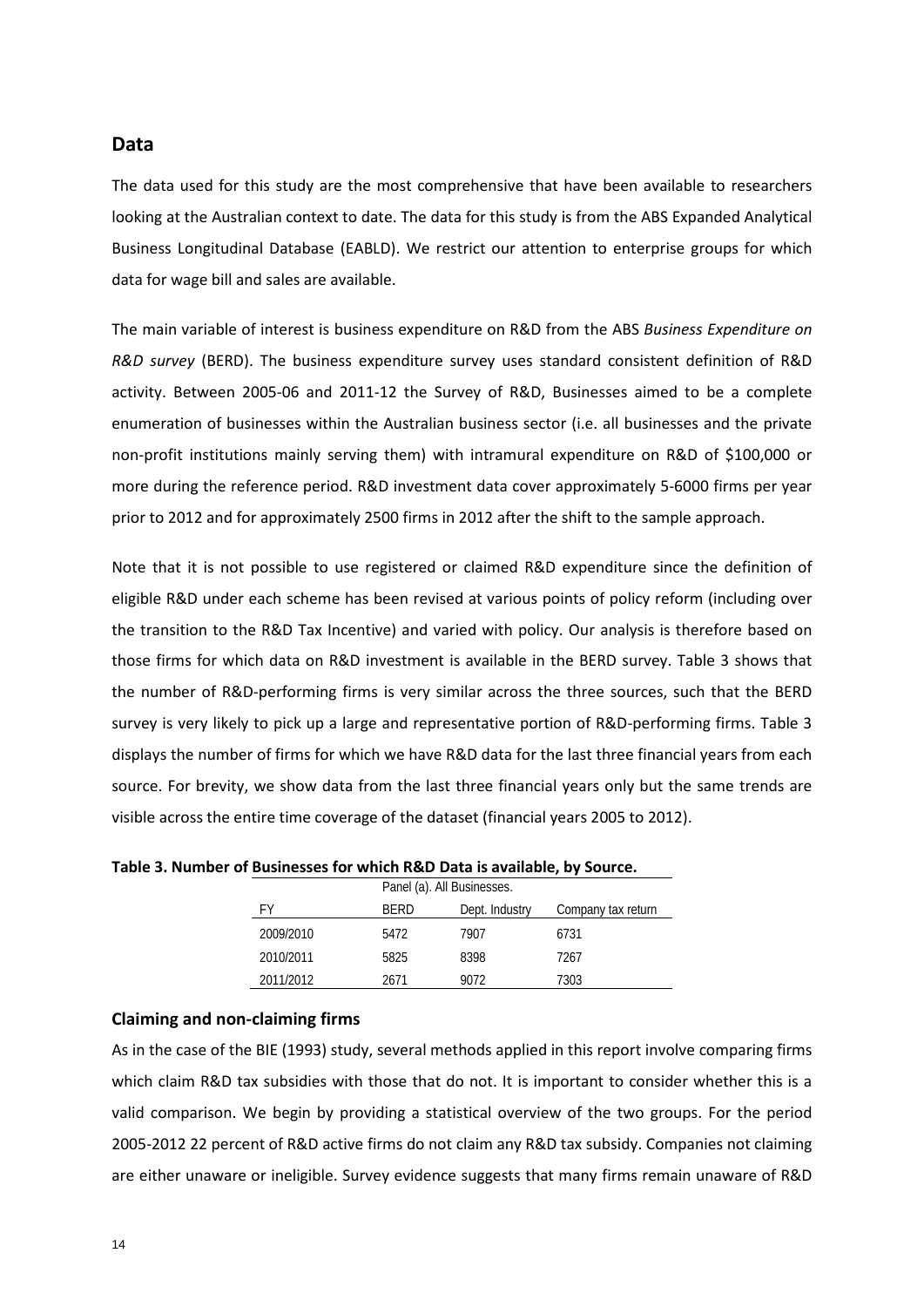support programs even many years after they are introduced (Thomson and Webster 2012). There are a number of reasons that firms may be ineligible to claim the tax subsidy. First, not all R&D activities are eligible. R&D financed by other Australian firms is not eligible. Some R&D activities are not eligible such as software development and social science research. Third, tax subsidies are subject to clawback provisions in the case of companies receiving other grants or support from government to perform R&D. Table 4 shows a breakdown of firms by claiming status and grant recipient status.

|              |          | -            |
|--------------|----------|--------------|
|              | Claiming | Not Claiming |
| Grants $> 0$ | 5.816    | 3.181        |
| Grants = $0$ | 24.757   | 1.288        |

**Table 4. Claiming Status for R&D tax subsidies and other forms of government support**

Table 5 shows the distribution of surveyed firms across the two schemes over time. Over the observation period of 2005 – 2012, the number of firms claiming the Concession appears to rise steadily from 2,969 in 2005 to 4,597 in 2011. In addition, the proportion of R&D active firms, not claiming the subsidy decreased in the 6 years to 2011 (from 0.29 in 2005 to 0.16 in 2011). The pattern of increasing policy uptake could be driven by several factors, though it is consistent with a process of learning and adoption as non-claiming firms learn about the policy and begin to claim it. Because the BERD became a survey of a sample of firms in 2012, we do not have information on all R&D-performing firms in 2012.

| Financial<br>Year | Claim<br>Concession | Claim<br>Incentive | Not<br>claim | Total      | Claim /<br>Not<br>Total |
|-------------------|---------------------|--------------------|--------------|------------|-------------------------|
| 2005              | 2,969               | $\mathbf 0$        | 1,195        | 4,16<br>4  | 0.29                    |
| 2006              | 3,225               | $\mathbf 0$        | 969          | 4,19<br>4  | 0.23                    |
| 2007              | 3,308               | $\mathbf 0$        | 908          | 4,21<br>6  | 0.22                    |
| 2008              | 3,630               | $\mathbf 0$        | 885          | 4,51<br>5  | 0.20                    |
| 2009              | 3,924               | $\mathbf{0}$       | 871          | 4,79<br>5  | 0.18                    |
| 2010              | 4,241               | $\mathbf 0$        | 889          | 5,13<br>0  | 0.17                    |
| 2011              | 4,597               | $\mathbf 0$        | 868          | 5,46<br>5  | 0.16                    |
| 2012*             | 368                 | 1,646              | 519          | 2,53<br>3  | 0.20                    |
| Total             | 26,262              | 1,646              | 7,104        | 35,0<br>12 | 0.20                    |

**Table 5. R&D Active Firms Claiming Concession, Incentive or Neither.**

Notes: Data includes firms at the enterprise group level with non-zero R&D spending (BERD survey) and non-missing turnover and wage data (BAS survey). \*: based on a sample survey only.

Table 6 shows that, while non-claiming firms are typically smaller than claiming firms on average, the distributions of covariates within each group display such a wide spread (as the standard deviations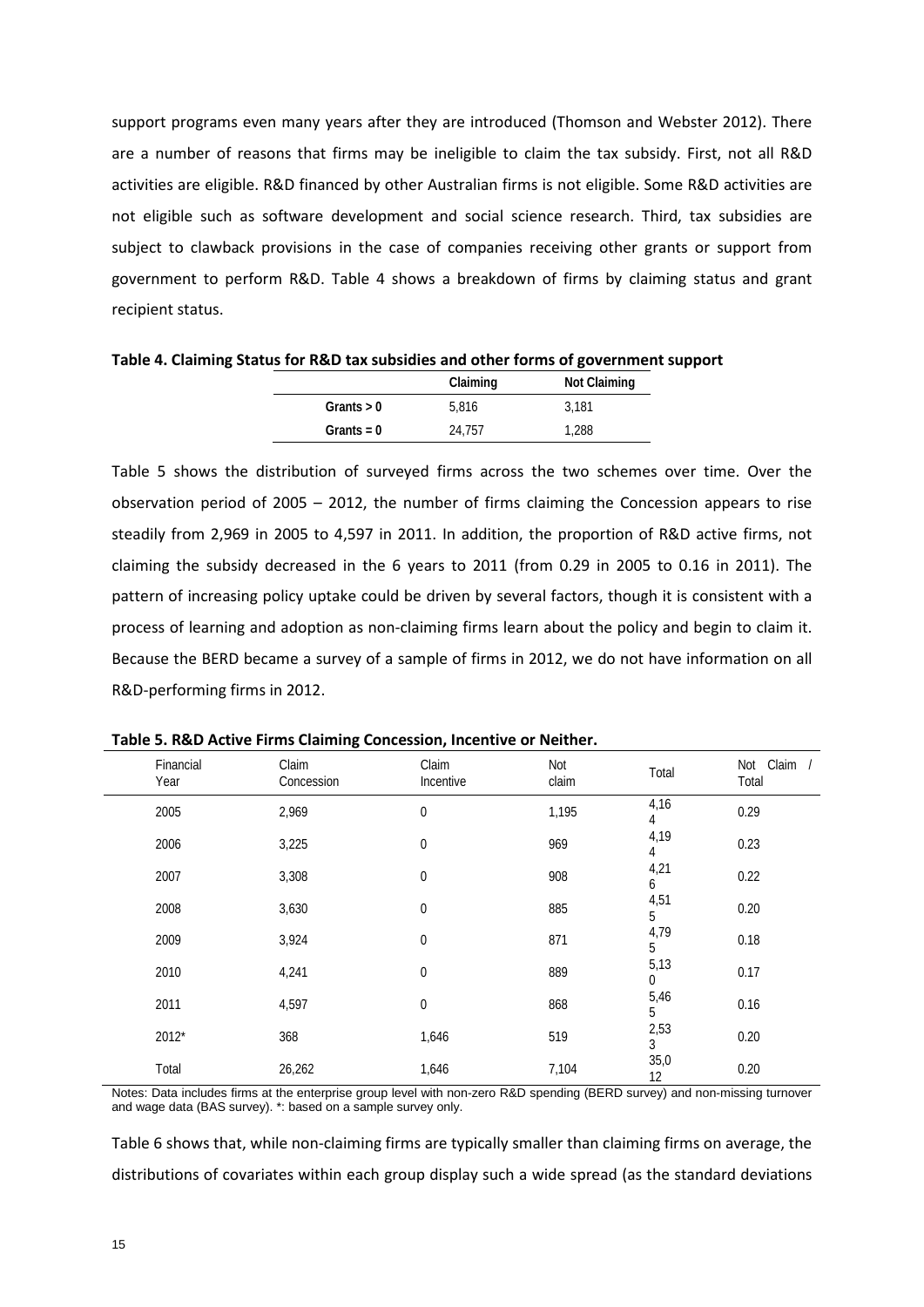are very large relative to the means), which gives the algorithm a large variety of firms to pick matches from. It is interesting to observe that while the R&D spend for non-claiming firms is smaller on average, such firms are similarly R&D intensive in terms of R&D per turnover or R&D per wage bill.

| Variable        | Claiming                 | <b>Not Claiming</b>      |
|-----------------|--------------------------|--------------------------|
|                 |                          |                          |
| R&D Expenditure | \$3,749                  | \$1,411                  |
| [std dev.]      | [24, 614]                | [3,750]                  |
| Turnover        | \$318 million            | \$81.5 million           |
| [std dev.]      | $[2.96 \text{ billion}]$ | $[373$ million           |
| Wages           | \$27.9 million           | \$12.3 million           |
| [std dev.]      | [201 million]            | $[54.9 \text{ million}]$ |
| Assets          | \$969 million            | \$48.1 million           |
| [std dev.]      | [17 billion]             | [358 million]            |
| Profits         | \$39.4 million           | \$2 million              |
| [std dev.]      | [480 million]            | $[33.9 \text{ million}]$ |

#### **Table 6. Summary Statistics**

#### **Ordinary least squares analysis**

The first approach is a conventional linear regression model estimated using ordinary least squares (OLS). This method allows us to identify if there is a correlation between receiving the subsidy and R&D outcomes while holding constant some other observable firm attributes. The OLS model is:

$$
ln(R\&D \exp)_{it} = \alpha + \beta R\&D \text{ tax credit}_{it} + X_{it} \delta + v_{it}
$$
 (1)

Equation (1) represents a linear relationship between R&D investment by firm *i* and year *t* and firmlevel attributes *X*, a stochastic error term *u*, and a dummy variable *R&D tax credit* set equal to 1 if firm *i* claims an R&D tax subsidy and zero otherwise. We can interpret  $\gamma$  as the causal effect of tax policy on R&D investment under the assumption that no unobservable factors (factors not included in the model) influence both the amount of R&D performed and also the firms' propensity to register for the subsidies.

Table 7 displays these results of the OLS estimates of firm level R&D investment. Column (1) indicates that, on average across all years and all firms considered, firms which received a Tax Incentive or Concession spent approximately 50 percent more on R&D than firms that did not claim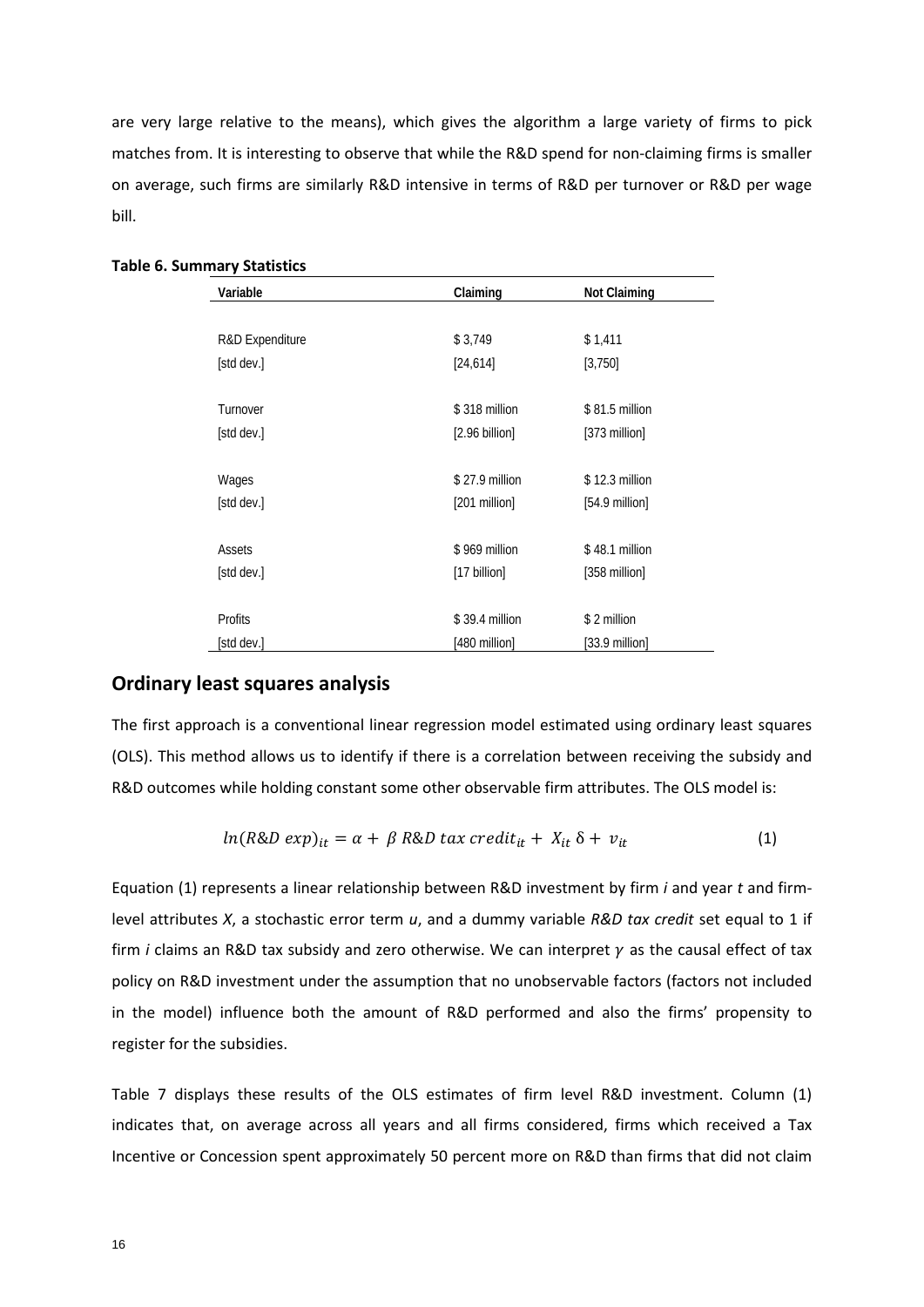an R&D tax break.<sup>[1](#page-16-0)</sup> This difference is statistically significantly different from zero at the 1 per cent level, meaning that the observed difference is less than 1 per cent likely to be due to chance. We therefore reject the null hypothesis that there is no association between R&D investment and receiving an R&D tax break. This conclusion holds true for both the Concession (columns 1-3) and the Incentive (columns 4-5). As expected, the effect of the Incentive is considerably higher for small firms with zero profits (column 5). However, the effect is smaller for both small firms (column 2) and firms not paying franked dividends (column 3). We cannot explain these results. Nonetheless, overall we document a robust significant relationship between R&D tax subsidies and R&D expenditure using OLS.

We highlight that the 1993 study by the Bureau of Industry Economics followed a similar estimation strategy and did not report a robust significant difference between these groups, controlling for other factors. Results using OLS are similar to those reported below using matching estimators which are discussed in greater detail below. As such, we do not report the additionality for the OLS results separately. The additionality estimated using matching is presented in the next section.

 $\overline{a}$ 

<span id="page-16-0"></span> $1$  The interpretation of the coefficient on dummy variables when the dependent variable is in logarithmic form has drawn some discussion. Let *c* denote the coefficient estimated on a dummy variable in such a case. Here, we follow the traditional interpretation that when the dummy variable switches from 0 to 1, the dependent variable increases by 100 \* *c* percentage points. Halvorsen and Palmquist (1980) propose a correction that estimates the effect on the dependent variable to be 100 \* [exp(*c*) – 1]. Kennedy (1981) proposes a further correction that takes into account the variance of *c*. In Kennedy's correction, the effect of interest is 100 \*  $[exp(c - \frac{1}{2} \text{ var}(c)) - 1]$ . Most recently Krautmann and Ciecka (2006) show that both the Halvorsen and Palmquist (1980) and the Kennedy (1980) corrections may be misleading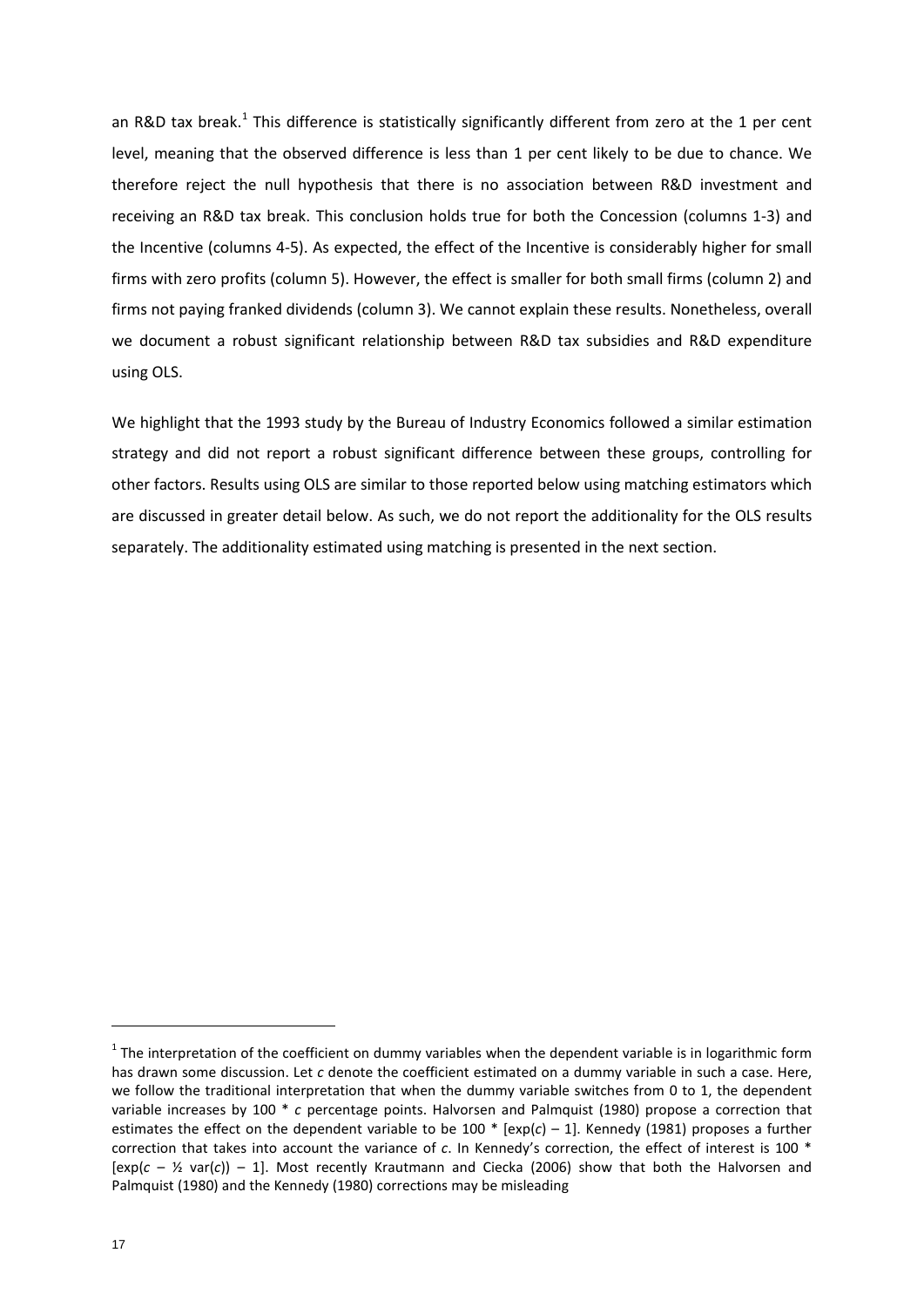|                                         | (1)                   | (2)                                  | (3)                                        | (4)                  | (5)                                     |
|-----------------------------------------|-----------------------|--------------------------------------|--------------------------------------------|----------------------|-----------------------------------------|
|                                         | <b>Tax Concession</b> | <b>Tax Concession</b><br>small firms | Tax Concession.<br>No franked<br>dividends | <b>Tax Incentive</b> | Tax Incentive small<br>firms, no profit |
| Treated' (claiming subsidy dummy)       | $0.508***$            | $0.364***$                           | $0.405***$                                 | $0.193**$            | $0.924***$                              |
|                                         | (0.0189)              | (0.0194)                             | (0.0213)                                   | (0.0758)             | (0.176)                                 |
| Other government finance (e.g., grants) | $0.156***$            | $0.160***$                           | $0.151***$                                 | $0.149***$           | $0.139***$                              |
|                                         | (0.00361)             | (0.00362)                            | (0.00388)                                  | (0.0151)             | (0.0250)                                |
| Turnover                                | $0.141***$            | $0.0196***$                          | $0.108***$                                 | $0.140***$           | $-0.00776$                              |
|                                         | (0.00337)             | (0.00299)                            | (0.00339)                                  | (0.0133)             | (0.0145)                                |
| Wages                                   | $0.0457***$           | $0.0669***$                          | $0.0472***$                                | $0.0622***$          | $0.0977***$                             |
|                                         | (0.00258)             | (0.00296)                            | (0.00285)                                  | (0.0112)             | (0.0136)                                |
| Industry controls                       |                       | V                                    |                                            |                      |                                         |
| <b>Observations</b>                     | 32,354                | 24,810                               | 25,191                                     | 2,147                | 699                                     |
| R-squared                               | 0.284                 | 0.178                                | 0.235                                      | 0.276                | 0.225                                   |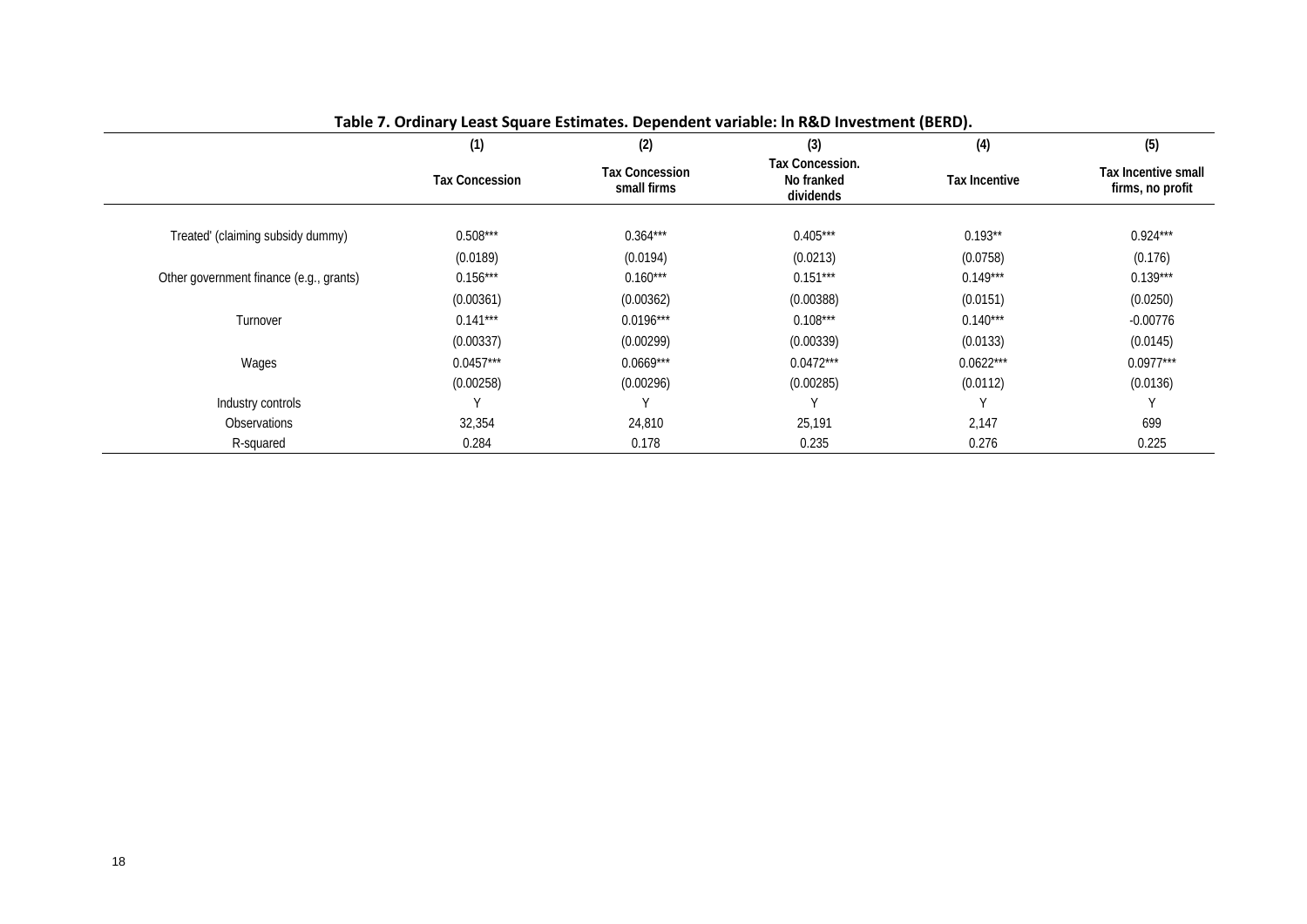# **Propensity score matching**

Propensity score matching provides a potentially stronger basis for evaluating program effectiveness than OLS. Propensity score matching involves matching firms that claim tax subsidies with similar firms that do not. Similar to OLS, the results from the matching analysis can only be interpreted as causal if are no unobserved factors (factors not included in the matching algorithm) which determine treatment and also determine R&D investment. However, unlike OLS, matching estimates essentially only make comparisons between 'similar' firms, which reduces the potential for unobserved variables to influence the result. Because matching focuses on comparable firms, firms that are very dissimilar from all others are only given a small weight in the final result, whereas with OLS, all observations are weighted equally.

Let *Y<sub>1i</sub>* denote the outcome (R&D investment or human resources devoted to R&D) for firm *i* if it receives the treatment and let *Y0i* denote the outcome for the same firm *i* if it does not receive the treatment. The effect of the treatment would therefore be  $Y_{1i}$  -  $Y_{0i}$ . Of course, in the real world, we never get to observe both *Y0i* and *Y1i*, since each firm *i* either receives the treatment or does not, but cannot both receive and not receive the treatment at the same time. We therefore need a method for the imputation of these missing outcomes; for this, we rely on the propensity score matching estimator. This method first computes, for each observation, a propensity score, which is the likelihood that the observation receives the treatment, conditional on its pre-treatment characteristics. Rosenbaum and Rubin (1983) formally define the propensity score as:

$$
p(X) = Pr(Treatment = 1 | X) = E(Treatment | X)
$$
\n(3)

Equation 3 states that the probability of treatment,  $p(X)$ , is equal to the probability that the treatment is received by an observation with characteristics *X*, and also equal to the conditional mean of *Treatment* given some values for *X*, which is referred to as *E(Treatment | X).* If the propensity score is known, then we calculate the average treatment effect on the treated as:

$$
\beta = E \left[ E \left\{ Y_{1i} | D_i = 1, p(X_i) \right\} - E \{ Y_{0i} | D_i = 0, p(X_i) \} | D_i = 1 \right] \tag{4}
$$

where *T*, the average treatment effect for the treated, is the net effect of R&D tax subsidies on firms which receive them, *D* is a dummy variable denoting whether firm *i* has received the treatment or not, *Y*<sub>1</sub>*i* is the R&D outcome for firm *i* if it receives the treatment (Incentive or Concession), and *Y*<sub>0</sub>*i* is the R&D outcome for firm *i* if it does not receive the treatment.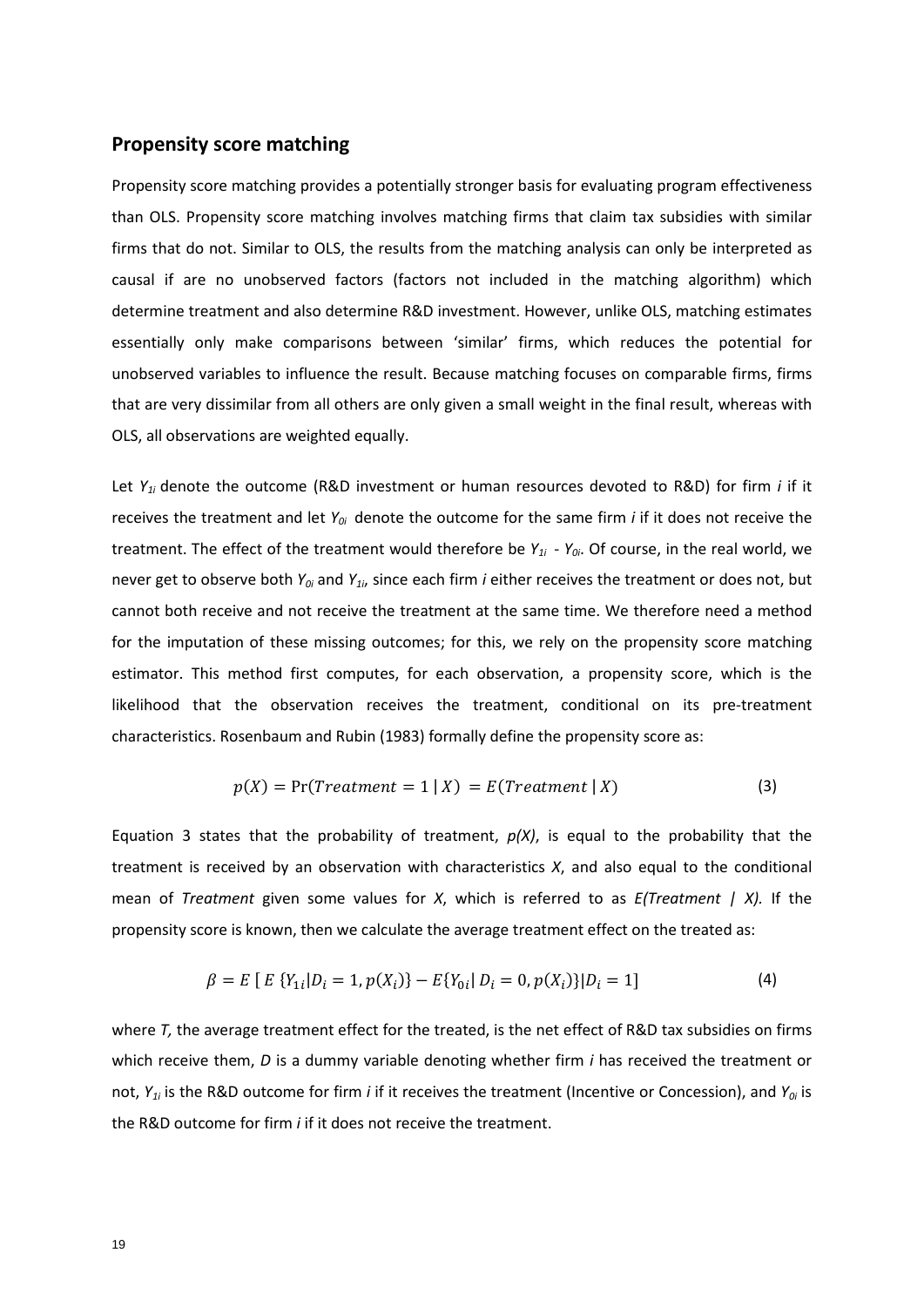The result is  $\beta$ , the average treatment effect on the treated, which informs us on what the net effect of the policy is. The key strength of propensity score matching is that, for a given propensity score, the assignment to treatment or control is essentially random, which is of central importance for causal questions (see Becker and Ichiro, 2002). Importantly, we only match treated firms to untreated firms within the same two-digit industry code, which allows us to account for all industryspecific factors.

We compute the propensity score based on several dimensions: industry, turnover size, the wage bill and receipt of a government grant (R&D financed by State or Commonwealth Governments). In practice, this means that we are comparing R&D investment for firms which receive tax subsidies and firms which do not, with both types of firms being equally likely to be treated (as the propensity score, or probability of treatment, is the matching variable). We also only match firms within the same industry, which ensures that we are not matching, say, an aerospace engineering firm to a textile production firm simply because their turnovers, wages and R&D grants are similar. Intuitively, we would expect the two firms to be very poor counterfactuals for each other, despite being similar along other observable characteristics. Therefore, the within-industry matching allows for a stronger explanatory power of the matching estimates.

To implement the exact matching on industry and year, we first use the coarsened exact matching method of Iacus, King and Porro (2012) to prepare the sample. We then implement a standard propensity score matching procedure with bootstrapped standard errors. Table 9 displays the results obtained with propensity score matching estimation when R&D investment is the dependent variable. The *Treatment* variable is significant in all specifications. The parameter estimates on *Treatment* suggest an average treatment effect of 43.8 percent for the tax Concession sample (column (1), which is slightly smaller than the average treatment effect obtained with OLS estimates (which was about 50 percent). Columns (2) present the results for small firms separately, defined here as firms with a turnover below 20 million. As observed previously, firms which do not pay franked dividends benefit more from tax subsidies and it is anticipated that they will exhibit greater policy response. However, this is not borne out by the data. As can be seen in column (3), the estimate for firms without franked dividends is marginally smaller than for the full sample. We interpret this as cautious support for the hypothesis that any efficacy of tax policy is not substantively diminished by the existence of the dividend imputation system. Column (4) presents the estimates for the impact of the Incentive policy in 2012 only. This is not significant at conventional levels though the coefficient is of similar magnitude to the OLS results and the lack of significance may reflect the lack of precision due to the smaller sample, which is supported by the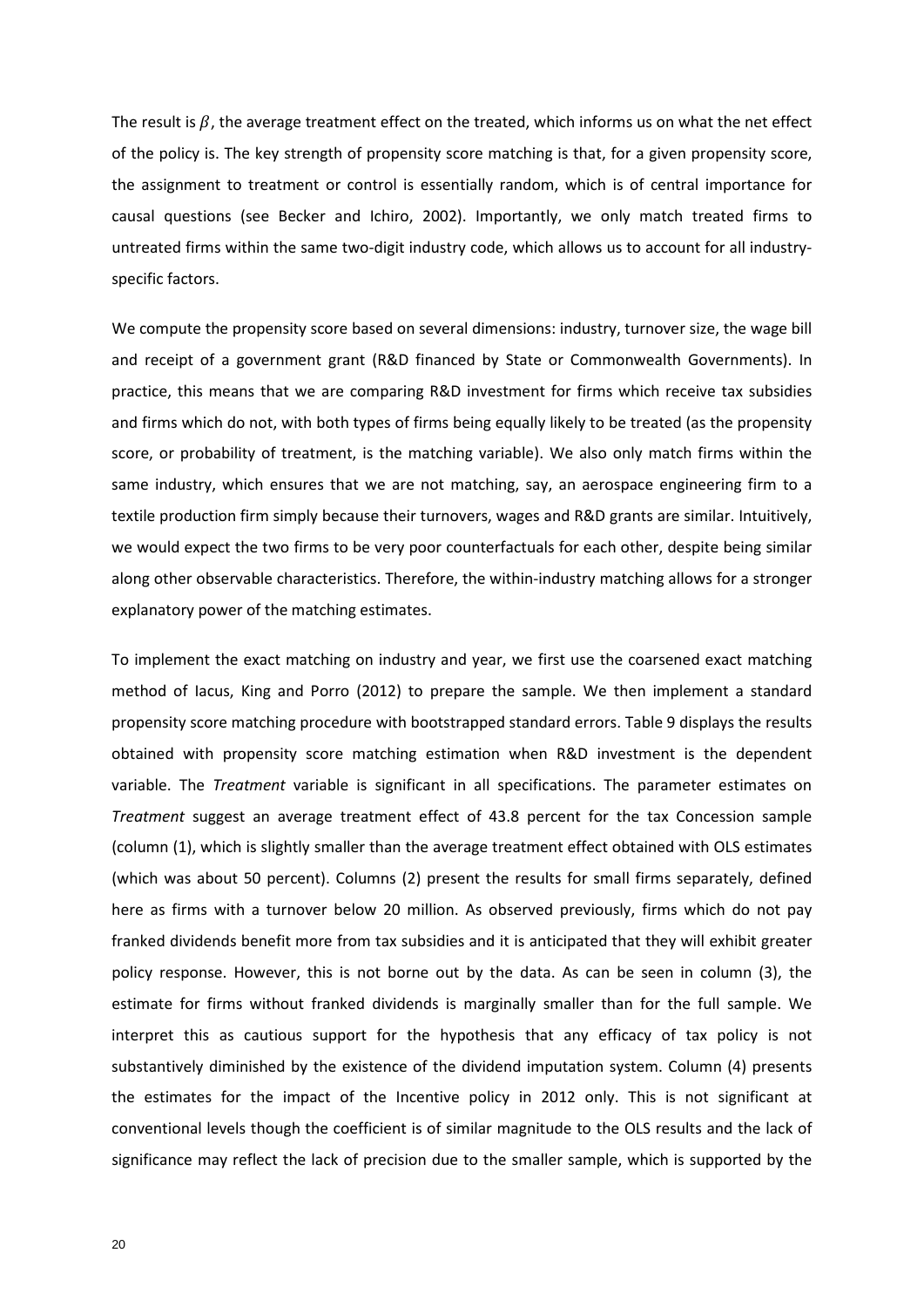difference-in-difference results presented in the next section. The results in column (5) cover the sample of firms that we anticipate benefiting the most from the R&D Tax Incentive – small firms with no profits. These firms receive a refundable offset of 45 percent as compared to no deductions at all in the absence of policy. The estimated treatment effect for these firms is considerably larger than the other samples.

Overall the variation between samples are not large and do not provide a great deal of additional insight into the effect. In light of the limitations of the matching approach we caution against reporting separate additionality values for each group of firms (small, no franked dividends etc). We are not aware of any strong a priori case that the Incentive and Concession policies should differ in their rate of additionality except in so far as they may induce different types of firms to claim.

|           | -<br>(1)   | (2)                       | (3)                                          | . .<br>(4)       | $\overline{\phantom{a}}$<br>(5)   |
|-----------|------------|---------------------------|----------------------------------------------|------------------|-----------------------------------|
|           | Concession | Concession<br>Small firms | Concession<br>No Franked<br><b>Dividends</b> | <b>Incentive</b> | Incentive<br>Small &<br>no profit |
|           |            |                           |                                              |                  |                                   |
| Treatment | $0.438***$ | $0.358***$                | $0.353***$                                   | 0.153            | $0.823***$                        |
|           | [0.026]    | [0.0292]                  | [0.0307]                                     | [0.109]          | [0.248]                           |
| Obs.      | 32,354     | 24,788                    | 25,182                                       | 2,147            | 670                               |
| Untreated | 6,553      | 5,066                     | 5,331                                        | 515              | 64                                |

**Table 9. Matching results: treatment effect. Dependent variable: ln R&D Investment (BERD).**

\*\*\* significant at 1 percent

We estimate representative additionality implied by our statistical estimate of the treatment effect for both the Concession and the Incentive scheme. While the estimated treatment effect of the Incentive scheme is only significant at 16 percent, we argue the magnitude has some illustrative value, particularly in the context of the significant difference-in-difference result, the OLS result and that the scheme appears to have a strong effect on the subsample used in column (5). We apply a simple counterfactual analysis using ABS BERD data to calculate the approximate additionality implied by the treatment effect reported above. Details of the method are outlined below.

The definition of the average treatment effect on the treated is that R&D expenditure in treated firms is β percent larger than the amount of R&D expenditure in untreated firms. The counterfactual R&D (what the R&D would have been in the absence of the policy) can be written as:

$$
R&D_{1|0} = \frac{R&D_{1|1}}{(1+\beta)}
$$
\n<sup>(5)</sup>

We estimate the tax revenue forgone as follows. For the R&D Tax Incentive note that the tax revenue forgone is given by: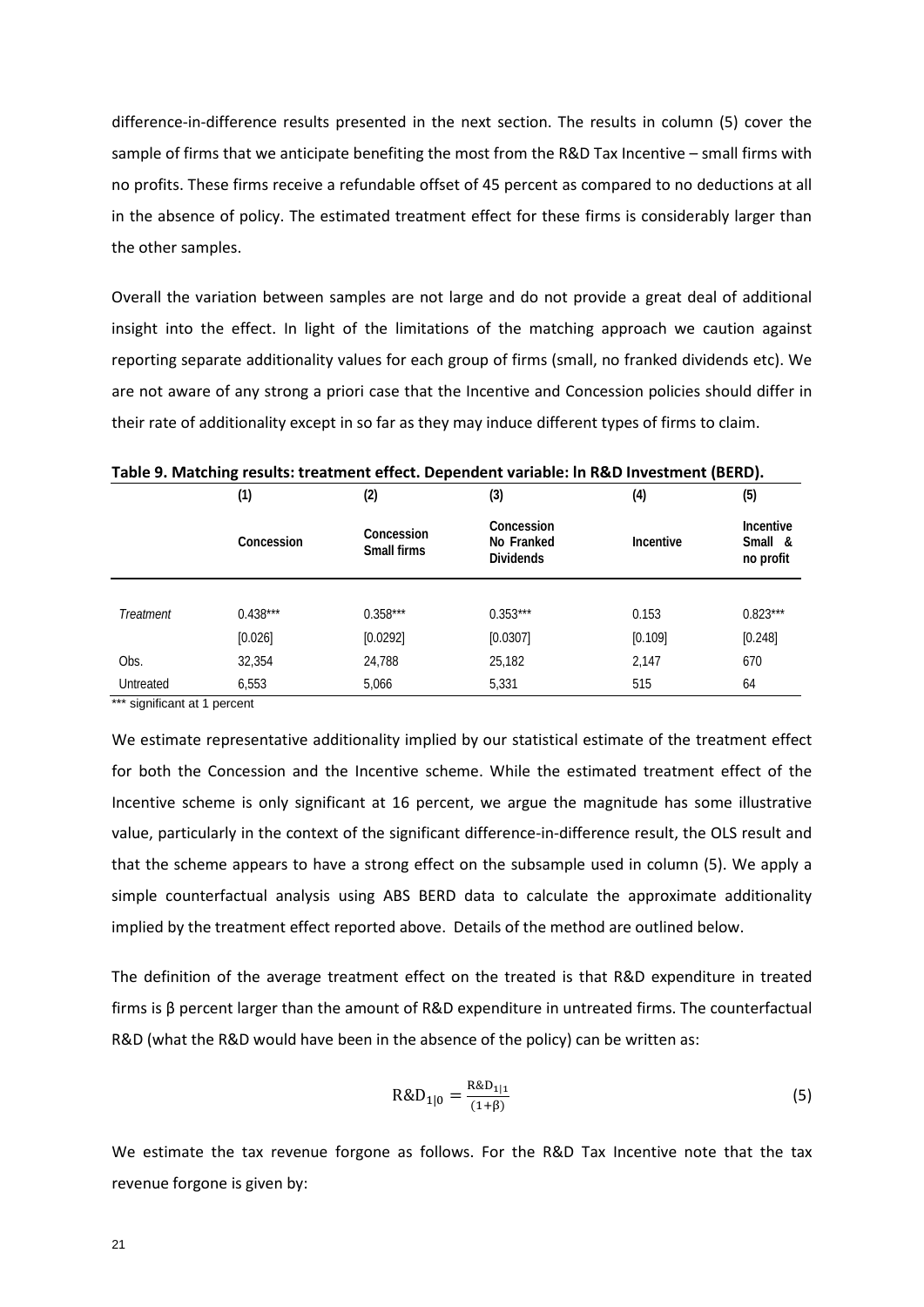$$
T_{1|0} - T_{1|1} = 0 \text{FFSET} \times \text{R&D}_{1|1} - \frac{\text{CTR}}{1+\beta} \text{R&D}_{1|1} \tag{6}
$$

where T are tax liabilities R&D is NPV of eligible R&D expenditure; CTR is the corporate tax rate; and, OFFSET is the value of the tax offset given by the R&D Tax Incentive program (either 40 percent or 45 percent). Using the equation (5) we can write:

$$
T_0 - T_1 = \left(\text{OFFSET} - \frac{\text{CTR}}{1+\beta}\right) \times \text{R&D}_{1|1} \tag{7}
$$

We estimate tax revenue forgone for each firm in the sample using R&D data from the BERD making the simplifying assumption that all R&D is eligible. We do not model differences in firm's ability to benefit from the Incentive due to lack of taxable profits, the refundable offset or time costs of money associated with carry-forward/backs. Time costs associated with allowable depreciation rates for capital type R&D expenditure is also not modelled. The implication of these assumptions is minimised since we focus on the difference in tax liabilities – the same assumptions are applied to the no policy case (the counterfactual with 100 percent deduction at 30 percent corporate income tax rate) and the policy case. Using ATO data could potentially improve these estimates, but the potential for incomplete data would need to be carefully considered and accommodated (since firms can carry forward and back claims and update their tax position ex-post). Carry forwards also introduces the complexity of discounting revenue forgone.

An analogous estimate for the R&D tax Concession shows that

$$
T_0 - T_1 = CTR \left[ \left( \frac{1.25 \beta + 0.25}{1 + \beta} \right) * R&D_{1|1} + 0.5INC \right]
$$
 (8)

Where INC =  $max\{(R\&D_{1|1} - \frac{1}{3}\sum_{t=1}^{t-4}R\&D_{1|1}), 0\}$  is the component of R&D eligible for the incremental Concession (expenditure above a 3 year lagged moving average). For tractability we assume that INC is independent of treatment.

We arrive at an estimated additionality for the R&D tax Incentive Policy of approximately 0.8 dollars of additional R&D per dollar of revenue forgone. For the Concession, the estimated policy impact suggests an additionality of 1.7.

# **Difference-in-difference**

The R&D Tax Incentive, introduced in 2012, is somewhat more generous than the R&D Tax Concession it replaced. The Tax Incentive comprises a 45 percent offset (rebate) for small companies (turnover less than \$20 million) and a 40 percent offset (rebate) for large companies (turnover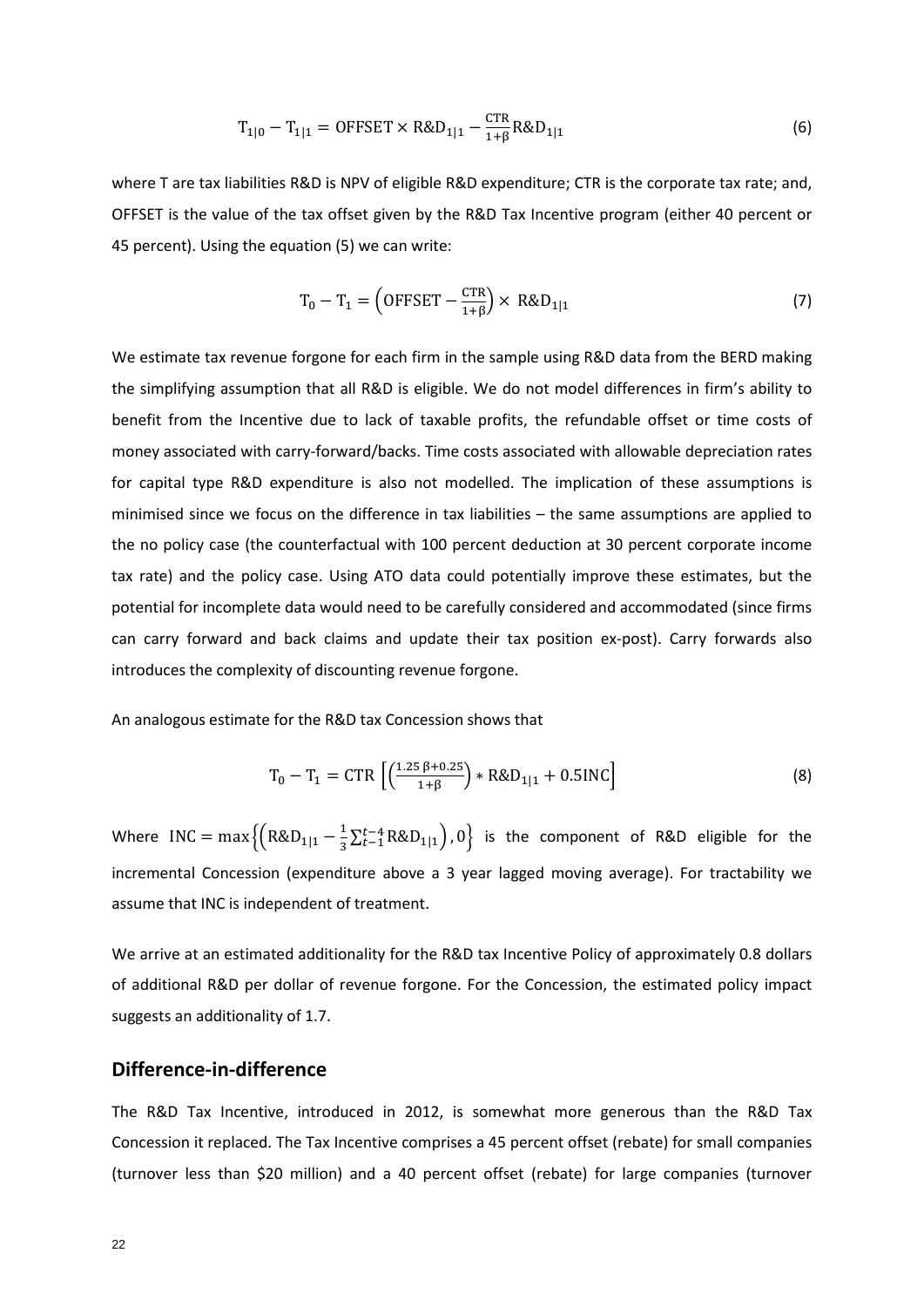greater than \$20 million). Under the Concession scheme firms could deduct 125 percent of eligible R&D spending and an additional 50 percent of expenditure over and above the average of the past three years (with a corporate income tax rate of 30 percent in 2011). For a hypothetical large firm increasing nominal R&D spend by 5 percent per year, the Incentive policy reflects an increase from about 8.9 cents on the dollar to 10 cents on the dollar. This figure is higher for small firms and firms that do not increase their R&D spend and smaller for firms that typically increase their R&D spend more than 5 percent per annum.

The policy change allows us to implement a difference-in-difference estimator. The difference-indifference approach can provide a substantially stronger basis for evaluating the causal effects of policy than either propensity score matching or OLS. Difference-in-difference estimators do not rely on the assumption that there are no unobserved factors which determine both selection and R&D investment. Instead, difference-in-difference is based on what is known as the 'parallel trends assumption'. The parallel trends assumption states that, even though claiming and non-claiming firms exhibit a different level of R&D investment (and this may be determined in part by unobserved factors which also determine the decision to register) it is plausible that they exhibit the same trend over time. That is, the assumption is that R&D investment by claiming and non-claiming firms move in parallel over time because they are subject to the same macro-economic conditions.

The difference-in-difference method reflects the change in outcome variable (R&D) exhibited by the treated firms over and above the change in outcome variable exhibited by the control group. In this case, the treated sample consists of 1256 firms which claimed the Concession in 2011 and the Incentive in 2012. The control group consists of 206 R&D active firms which do not claim any tax subsidy in either 2011 or 2012. Denoting R&D expenditure by firms in the control group by  $R&D_{0|2011}$  and  $R&D_{0|2012}$  and R&D expenditure by the treated group in 2011 and 2012 by  $R&D_{1|2011}$  and  $R&D_{1|2012}$ , respectively, then the difference-in-difference estimator can be written as:

$$
(R&D_{1|2012} - R&D_{1|2011}) - (R&D_{0|2012} - R&D_{0|2011}) \tag{9}
$$

For statistical inference, it is straightforward to derive the difference-in-difference estimate using a regression model given by:

$$
R&D_{it} = \beta_0 + \beta_1 \text{Registered} + \beta_2 \text{Y2012} + \beta_3 (\text{Registered} \times \text{Y2012}) + u \tag{10}
$$

Where *Registered* is a dummy for the firms registered for tax subsidies in both 2011 and 2012.  $\beta_1$ reflects the average difference in R&D spending between registered and unregistered firms in both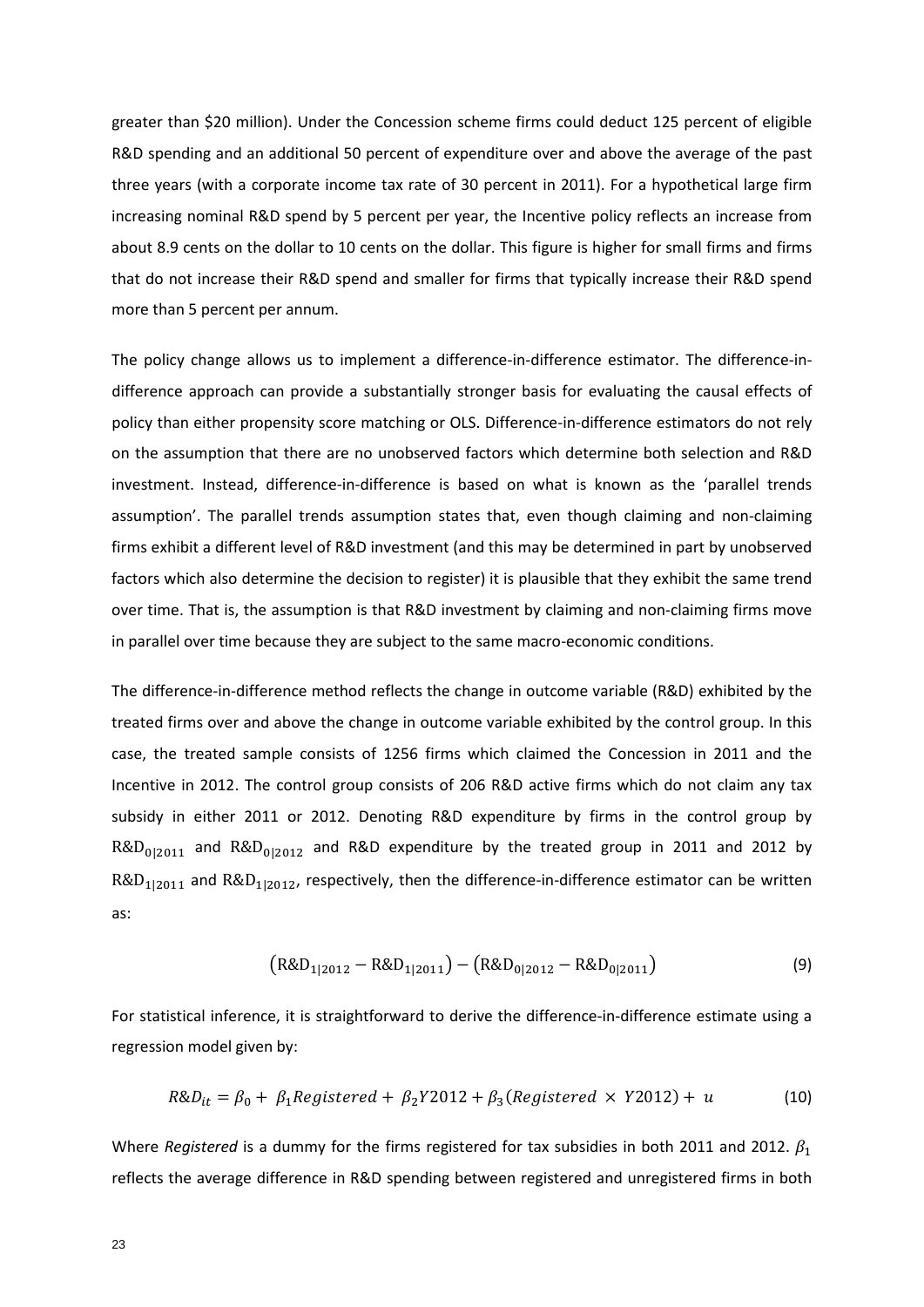years, *Y2012* is a period dummy and is equal to 1 in 2012 and 0 in 2011. The coefficient  $\beta_2$  reflects the average growth in R&D between periods. The coefficient of interest is  $\beta_3$  (the interacted term) which can equivalently be retrieved from a model of the form:

$$
\Delta R \& D_i = \beta_3 Registered + \varepsilon \tag{11}
$$

The latter model reflects the first difference transformation of equation (10) thereby controlling for individual fixed effects. Controlling for individual attributes does not impact on identification of the coefficient of interest, but can increase the efficiency (Angrist and Pischke 2009). Results for the estimates are presented in table 10 below; column 1 presents baseline result (equation 11) and in column 2 additional time varying firm-level controls are added. These indicate that the transition from the Concession to the Incentive policy led to an increase in R&D spending of around 13 per cent for those firms which transitioned in 2012 and is statistically significant at the 5 per cent level.

|                                                                       | (1)       | (2)         |
|-----------------------------------------------------------------------|-----------|-------------|
| receiving<br>R&D<br>Firms<br>tax<br>subsidies (Concession in 2011     |           |             |
| and Incentive in 2012)                                                | $0.136**$ | $0.126**$   |
|                                                                       | (0.0560)  | (0.0558)    |
| Growth in turnover                                                    |           | $0.0246**$  |
|                                                                       |           | (0.0114)    |
| Growth in wages                                                       |           | $0.0350***$ |
|                                                                       |           | (0.0125)    |
| Grant                                                                 |           | $0.0424***$ |
|                                                                       |           | (0.0112)    |
| Observations                                                          | 1,462     | 1,462       |
| R-squared<br>Determined and continued a company for a manufacturer of | 0.004     | 0.026       |
|                                                                       |           |             |

**Table 11. Difference-in-difference estimates. Dependent variable: growth in R&D expenditure**

Robust standard errors in parentheses

\*\*\* p<0.01, \*\* p<0.05, \* p<0.1

The difference-in-difference results suggest that the introduction of the more generous R&D tax Incentive policy led to a 13.6 percent increase in R&D spending by the sample of firms registered in both 2011 and 2012. Using an analogous counterfactual type approach as described in the previous section we estimate the policy impact translates to 1.9 dollars of additional R&D invested per dollar of tax revenue forgone for the sample of firms. In this case, we use the difference between the estimated counterfactual R&D in 2012 (see equation 5) and recorded R&D in 2011 as a proxy for the share of R&D eligible for the augmented 175 percent Concession rate.

Observe that the estimate of 1.9 is considerably higher than the additionality for the same program estimated using the matching approach (which was 0.8 and not significant). We have no immediate explanation for this difference. It may simply reflect the lack of precision with which the treatment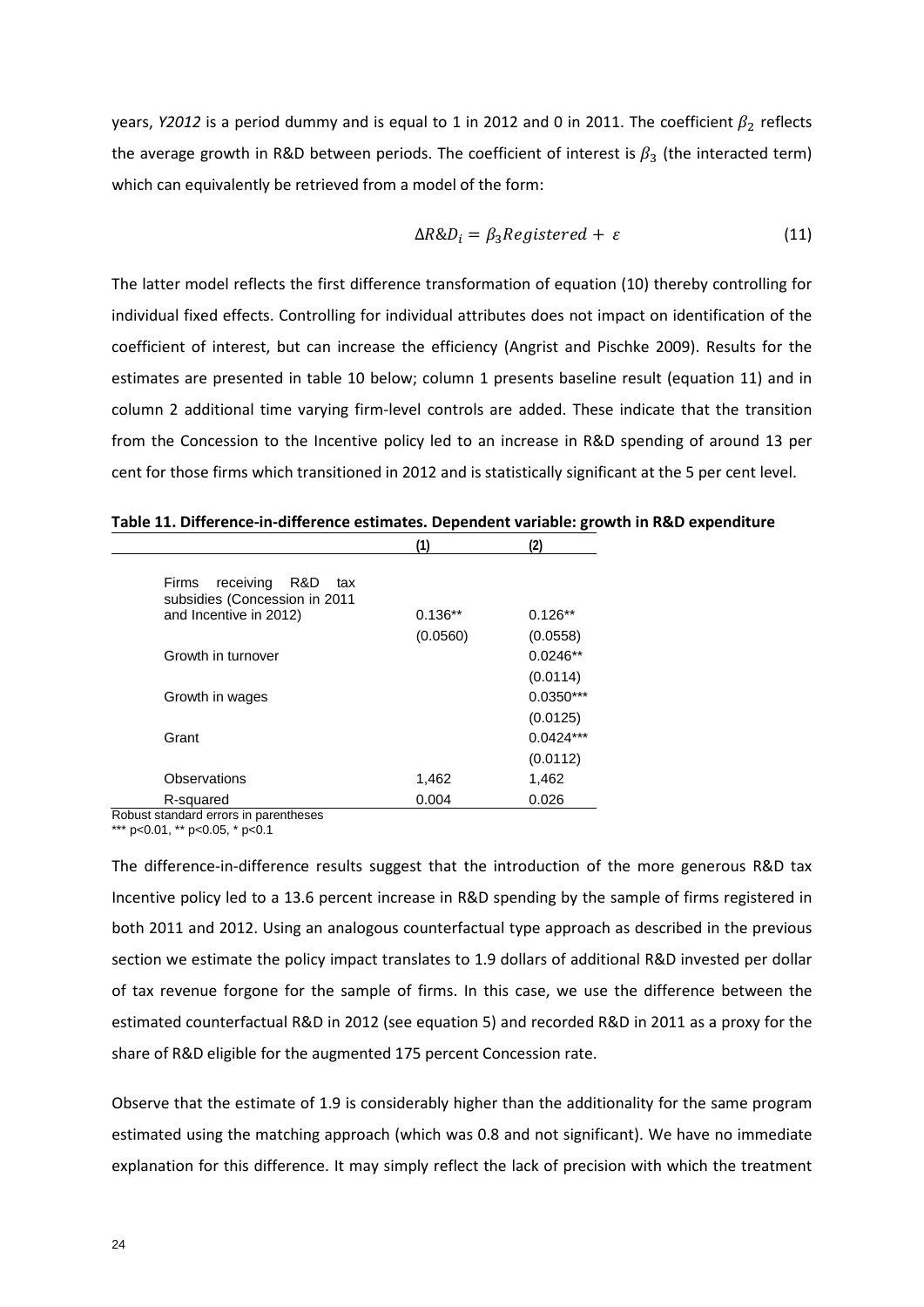effect is estimated using matching. We also note also that the sample used for difference-indifference include only firms which have R&D expenditure recorded in both 2011 and 2012 and omits firms which transition from claiming to not-claiming status (and visa-versa). We tentatively suggest that the difference-in-difference provides more confidence that the effect is causal, however, since the data used to derive the estimate exclude many claiming firms, we cannot claim that this is representative of the effect on all claiming firms. It would be valuable to investigate this difference more deeply, possibly including undertaking matching before performing the differencein-difference estimates.

Recall that the assumption underlying the difference-in-difference approach to policy evaluation is that the trends in R&D expenditure by treated and untreated firms would move in parallel over time, in the absence of policy change. To provide some empirical support to this proposition we undertook a falsification test using data from the same sample of firms over the 2010 to 2011 period – that is, the years immediately prior to the policy shift. The falsification test effectively involves estimating the same model using the data for the same firms in the year that no policy shift occurred was introduced. The result indicates that the groups of firms do exhibit parallel trends between 2010 and 2011 (the coefficient on the interacted term is insignificant when the prior year data is used). This increases our confidence in the parallel trend assumption and therefore in interpreting our result as causal is valid.

#### **Regression discontinuity design**

Our final approach uses a regression discontinuity design (see for example Imbens and Kalyanaraman, 2012; Calonico *et al.,* 2014). Given an appropriate data and policy context regression discontinuity design can provide strongest method for establishing causality of the methods presented in this report. The R&D Tax Incentive has a discontinuity for firms with a turnover above \$20 million – firms with annual turnovers over \$20 million are eligible to claim a 40 percent nonrefundable tax offset, while firms with turnovers below \$20 million are eligible to claim a 45 percent refundable tax offset. The idea behind the regression discontinuity design we setup is that firms which are just above and just below the \$20 million cut-off are highly likely to be very similar in all respects other than in the benefit they get from tax subsidies. Regression discontinuity designs have recently become popular in economics, as the discipline's focus has shifted towards quasiexperimental methods. The central idea behind regression discontinuity design is that the assignment to treatment (in this case, the size of the R&D tax offset) is determined by whether a "running variable" exceeds a known cut-off point. A key advantage of regression discontinuity designs is that they are relatively free of assumptions, including the assumption of random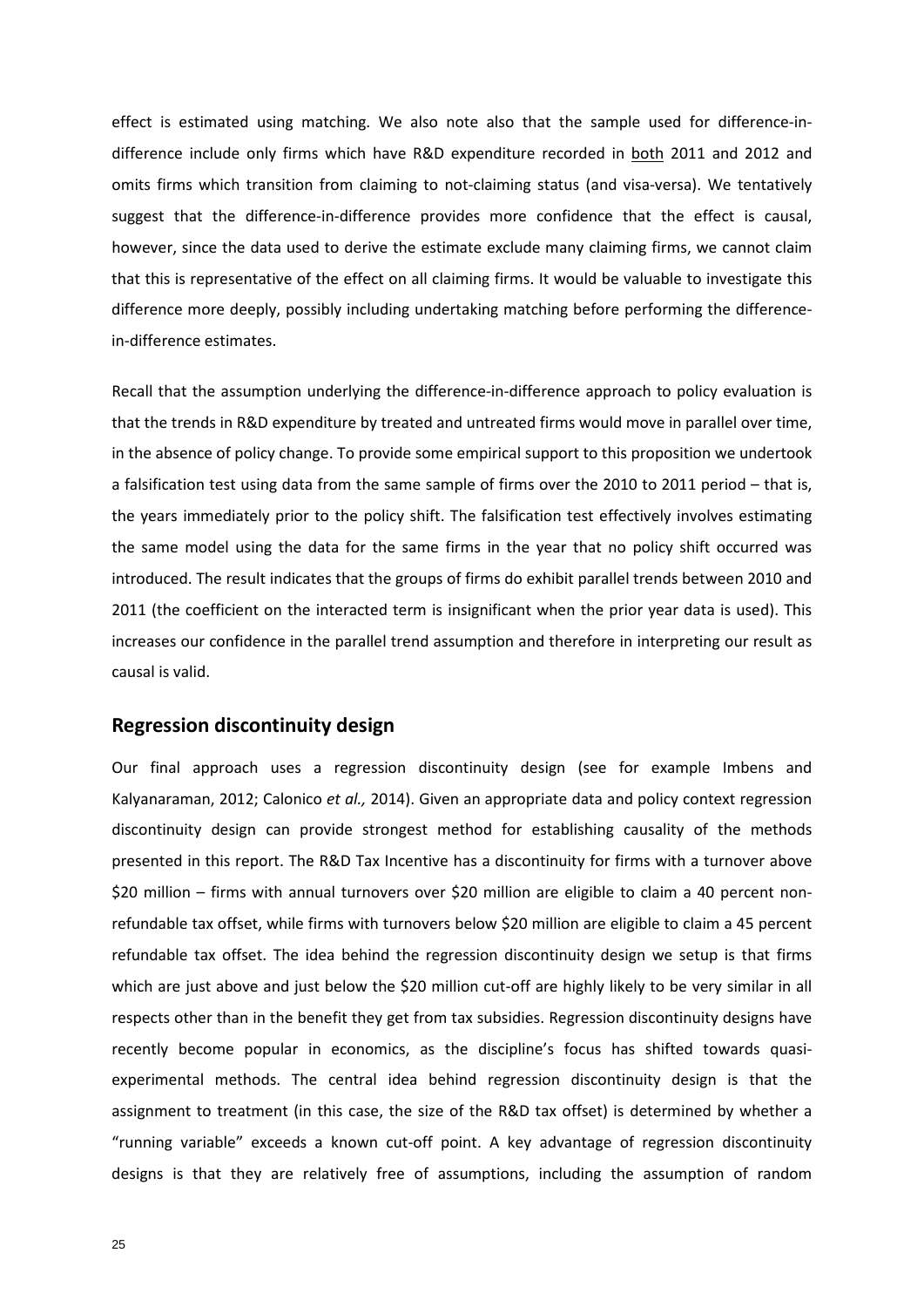assignment. This makes regression discontinuity designs potentially more credible than other quasiexperimental methods such as difference-in-differences estimation or instrumental variables approaches. Lee (2008) shows formally that regression discontinuity estimates are unbiased and consistent within the neighbourhood of the cut-off as long as participants cannot precisely manipulate their position vis-à-vis of the threshold. In this context, this means that, as long as firms cannot precisely manipulate their reported turnover to fall under the \$20 million cut-off, the estimates will be consistent and unbiased. Turnover is difficult for firms to exercise any control over to qualify for the higher rate. In contrast, taxable profit is amenable to various claimable investments, depreciation schedules used over fixed assets, as well as interest repayments which vary depending on financial structure.

The cut-off we consider is a turnover of \$20 million per annum. As per ATO guidelines, firms with annual turnovers below \$20 million receive a 45 percent refundable tax offset, while firms above the cut-off receive a 40 percent non-refundable tax offset. Specifically, we estimate:

$$
\ln(R\&D\; expenditure)_i = f(Turnover)_i + \gamma\; Above\; Cut\; Off_i + u_i \tag{12}
$$

where *Above Cut Off* is a dummy variable set equal to 1 if firm *i* has a turnover greater than \$20 million, *u* is a stochastic error term, and *f(Turnover)* is a n<sup>th</sup> order polynomial. In this study, we follow the convention in the statistical literature and use a first order polynomial. This convention reflects the view that real world data is well approximated *locally* by linear patterns. Of course, we do not expect relationships between two given variables to be linear over the entire ranges of both variables. However, within small neighbourhoods around known points of interest (i.e., locally to the cut-off), we would expect real world processes to be well captured by linear patterns. In effect, we run a linear regression on both sides of the cut-off point, and we allow the coefficients estimated in the regression to be different on each side of the threshold. That is, we specify *f* as:

$$
f(TO)_i = \alpha + \beta_1 \text{ Above}_i + \beta_2 (TO_i - c) + \beta_3 * \text{Above}_i * (TO_i - c) + v_i \tag{13}
$$

where *c* is the cut-off point (\$20 million), *TO* and *Above* are shorthand notations for *Turnover* and *Above Cut Off* respectively, and *v* is a stochastic error term. We estimate equation (12) while specifying *f (Turnover)* as dictated by equation (13) to obtain the average causal effect on R&D investment of getting a 45 percent tax offset relative to getting a 40 percent tax offset.

We apply a regression discontinuity design to the annual turnover threshold of \$20 million. Under the R&D Tax Incentive policy, firms with a turnover below 20 million are eligible to benefit from an offset that is five percentage points higher than those with a turnover above 20 million. We exploit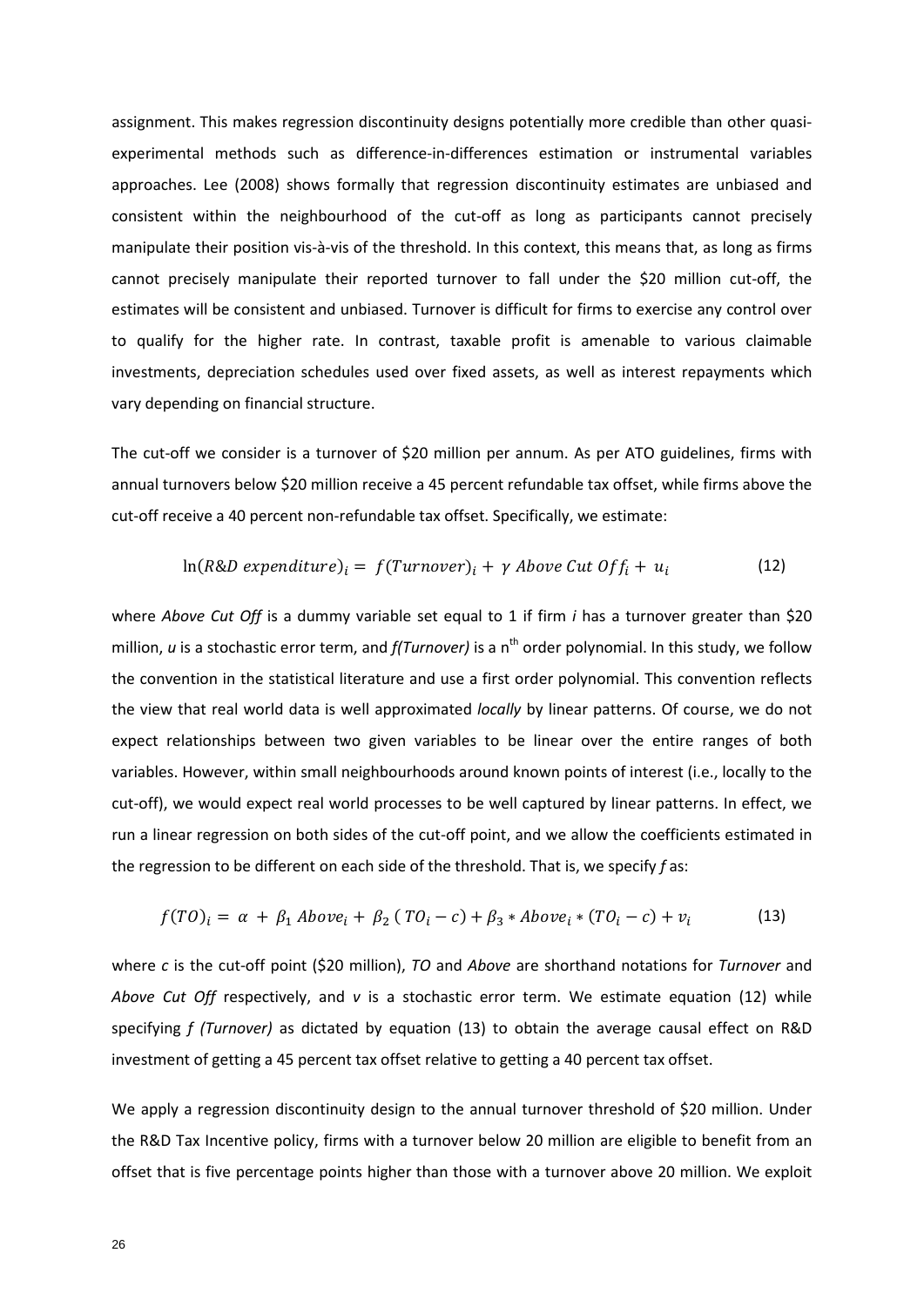this strict cut-off point as a chance to compare firms which receive higher R&D tax subsidies (the firms below the threshold) to firms with a comparatively lower tax break (the firms above the threshold). We exploit the fact that the firms immediately below and above the threshold vary smoothly in all their characteristics across the threshold, with the exception of treatment status. This is so because the treatment status is itself a well-defined function of the threshold: firms with turnovers below \$20 million know for certain that they will be receiving the higher tax incentive, while firms above it know for certain that they will be receiving the lower tax incentive. Equations (12) and (13) above lay out the specifics of the econometric model we estimate.

Table 11 displays the results. For the baseline sample in Column (1), the model finds no statistically significant difference in R&D expenditure between firms below the \$20 million cut-off and firms above the cut-off. As such, and perhaps surprisingly, we find no evidence that firms which receive a smaller offset perform any less R&D as a result. In columns (2) to (5), we experiment with alternative dependent variables, including the stock of R&D, R&D person-years and R&D intensity measured both as R&D expenditure per \$1,000 of turnover and R&D expenditure per \$1,000 of wages. We do not find a significant result in any of these specifications. As a robustness test, we considered log transforming the data which reduces dispersion, this did not change the result.

In sum we are unable to observe a significant impact of the difference in the incentive rate between 40 and 45 percent. It is possible that whatever impact the difference has is too small to be observable. However, the number of observations used in the regression discontinuity design is not very large. Goldberger (1972) observes that in order to generate the same explanatory power as a randomized controlled trial, which is the best scientific method for causal inference, regression discontinuity designs need 2.75 times as many observations. We can therefore think of the results below as equivalent to being obtained from a randomized controlled trial with approximately 16 observations. The small sample size may therefore be driving the absence of a result. Performing the analysis again when the 2014 BERD survey results become available may help reconcile this issue.

|                                      | (1)                    | (2)               | (3)                                      | (4)                                              | (5)                                        |
|--------------------------------------|------------------------|-------------------|------------------------------------------|--------------------------------------------------|--------------------------------------------|
| Dependent Variable:                  | In(R&D)<br>investment) | In(R&D)<br>stock) | In(Human<br>resources<br>devoted to R&D) | R&D<br>expenditure per<br>\$1,000 of<br>turnover | R&D expenditure<br>per \$1,000 of<br>wages |
|                                      |                        |                   |                                          |                                                  |                                            |
| Treatment                            | 0.191                  | $-0.793$          | $-0.053$                                 | 0.051                                            | 0.034                                      |
|                                      | [0.730]                | [0.760]           | [1.120]                                  | [0.061]                                          | [0.210]                                    |
|                                      |                        |                   |                                          |                                                  |                                            |
| Upper & Lower Cut-Offs<br>(millions) | 4                      | 4                 | 4                                        | 4                                                | 4                                          |

|  | Table 11. Regression Discontinuity Estimates, Dollar Scale. |  |
|--|-------------------------------------------------------------|--|
|  |                                                             |  |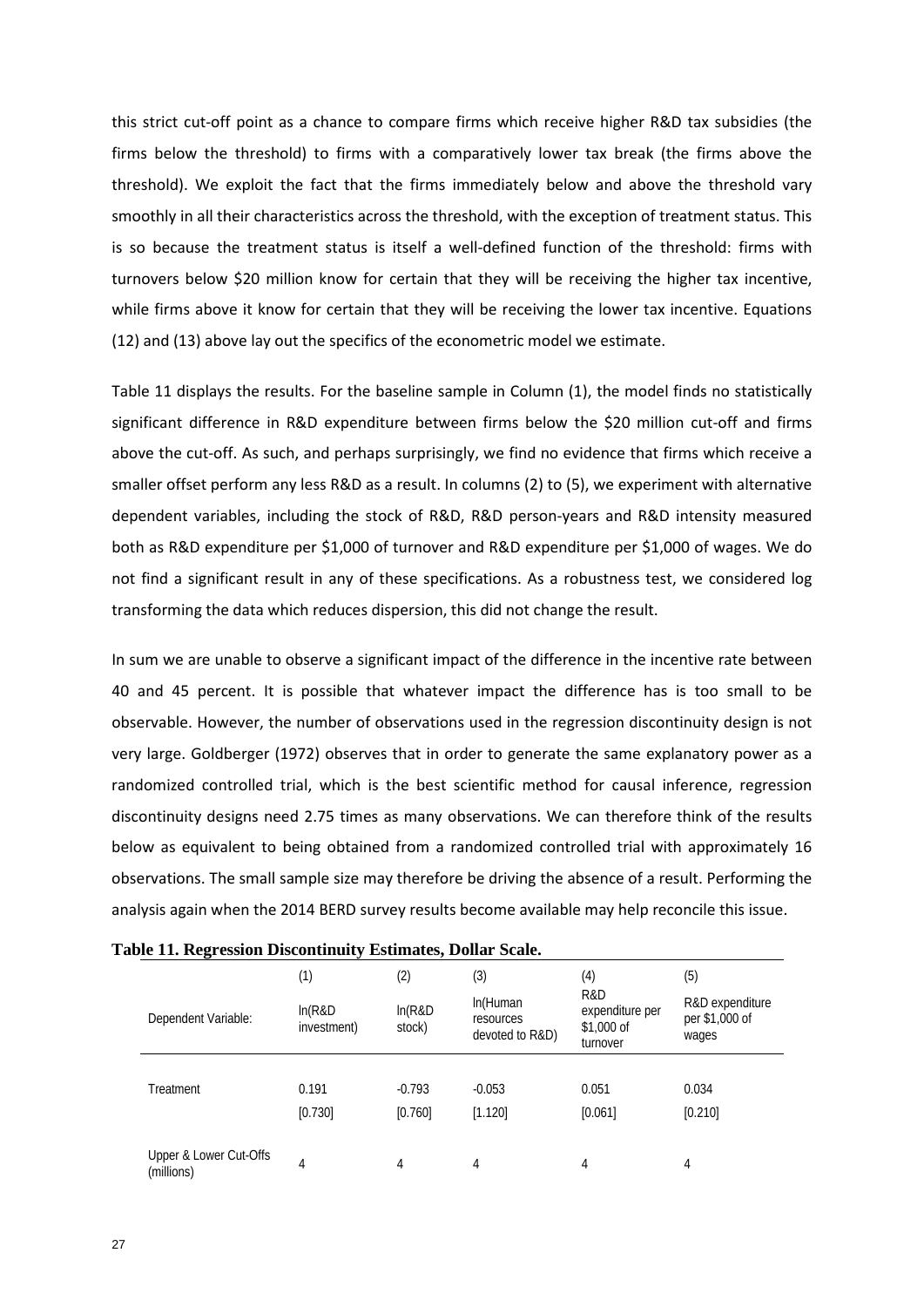| $\sim$<br>Observations<br>. | . | n r<br>эc | . . |  |  |  |
|-----------------------------|---|-----------|-----|--|--|--|
|-----------------------------|---|-----------|-----|--|--|--|

\*\*\* p<0.01, \*\* p<0.05, \* p<0.1. Regression discontinuity estimates with first-order polynomial (local linear regressions). Upper & Lower Cut-Offs of \$4 million mean the local linear regressions are estimated in the \$16-20 million window and in the \$20-24 million window. The number of observations is the combined number of observations from both windows.

# **Conclusion and future directions**

Estimating the additionality for R&D tax policies is an empirically difficult task. The fundamental difficulty is a feature of the schemes themselves which is difficult to overcome even using comprehensive data that was available for this study. As a general observation, there exists little truly exogenous variation in policy benefit between firms; and, the prospect of identifying a valid and comparable control group (group of non-benefiting firms) is limited. Nonetheless, the availability of the comprehensive firm level data from the EABLD, made possible through new initiatives of the ABS, has allowed us to make important inroads in understanding the efficacy of the R&D tax subsidies in Australia.

We report a significant difference in R&D spending between firms that benefit from the tax subsidies and those that do not, controlling for other observable firm level characteristics comprising industry, turnover, wages and participation in other forms of government support. The most compelling evidence of a causal effect of policy comes from the difference-in-difference estimates. These suggest that firms which were claiming the R&D tax Concession in 2011 and benefited from the more generous R&D Tax Incentive in 2012 increased their R&D spending by approximately 14 percent.

The analysis presented in this report suggests that R&D tax policy review, evaluation or reform should apply a benchmark additionality in the range of 0.7–1.9, observing that the results from our preferred approach fall toward the upper end of this range. Our estimated additionality falls within the range provided by the international literature and is quite close to Hall's (1993) seminal estimate that the US R&D tax credit in the 1980s induced around 2 dollars of additional R&D for every dollar of tax revenue forgone. In the estimates presented in this report, some firms in the sample had been claiming for many years, whereas others may be claiming for the first time. As such, the estimate can be thought of as a weighted average long-run and short-run effect.

There are a number of ways that the analysis covered in this report could be extended in order to improve precision and confidence. These are outlined below.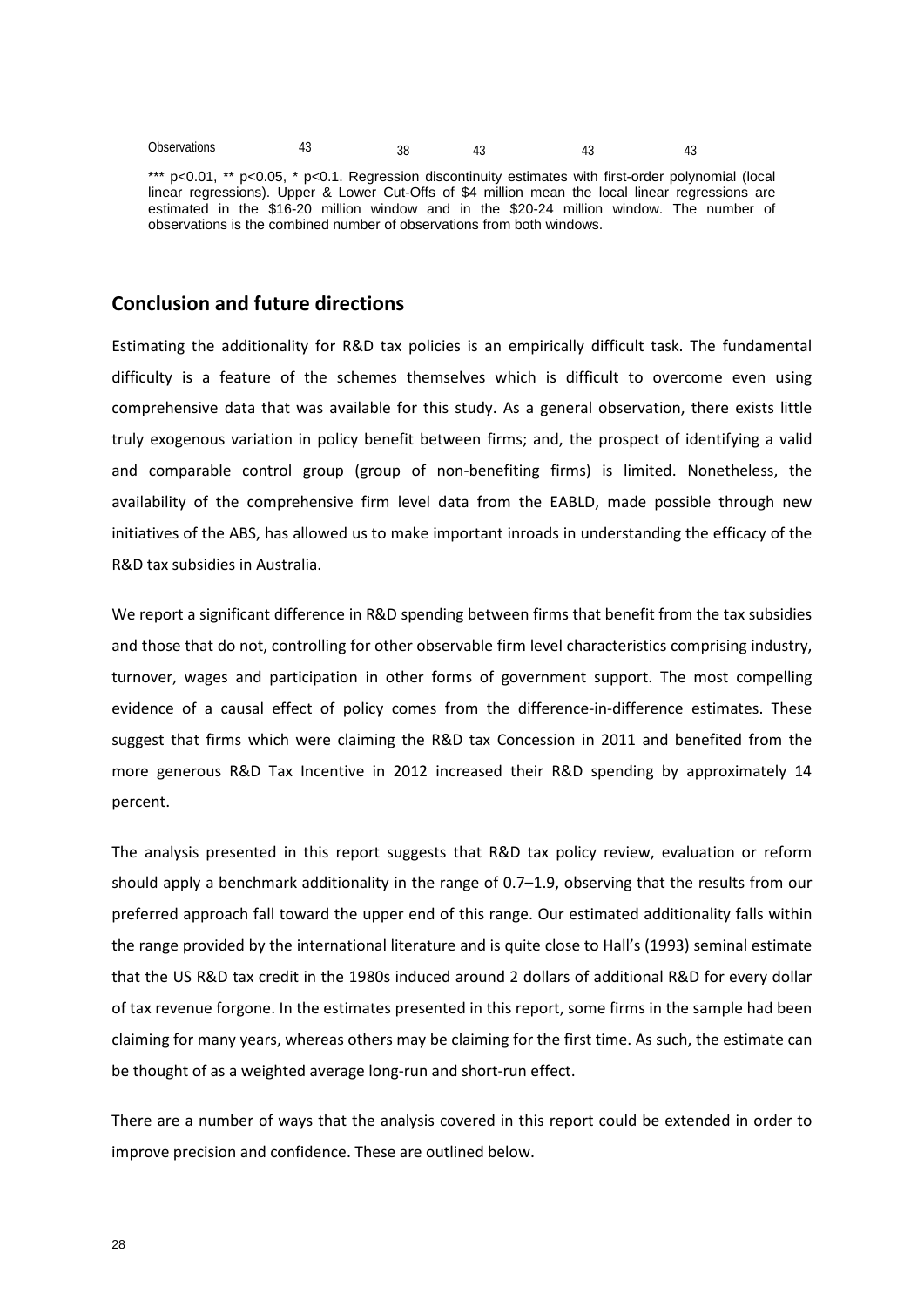- Estimated change to tax revenue forgone could potentially be improved by using ATO data to estimate tax revenue forgone under each scheme. In the analysis above, estimates of the average treatment effect of R&D tax subsidies are converted to additionalities using a method based on BERD data and described in the text.
- The statistical estimate of the average treatment effect derived from propensity score matching approach could be improved through a more systematic and comprehensive sensitivity analysis relating to the design of the matching algorithm.
- Deeper analysis of the transition to the incentive policy provides important potential to improve the accuracy of estimates and confidence in the result. It may be valuable to consider the applicability of continuous treatment models, which allow for the fact that the policy shift affected some firms more than others. The difference-in-difference estimates can be improved by applying a matching procedure to the sample of non-claiming firms to those claiming firms that transition from the Concession to Incentive policy before undertaking the difference-in-difference regression. In our view, this would provide the best possible evaluation given the data currently available.
- When company R&D (BERD) data for the year 2014 (and 2013) are available it would be valuable to re-visit and re-estimate the regression discontinuity design. The regression discontinuity design as applied here uses the \$20 million threshold feature of the Incentive policy and therefore is based on only one year of data for a newly introduced program and would greatly benefit from longer data coverage.
- A powerful approach to evaluate tax subsidies in Australia would be via a policy experiment. One option would be to provide a larger incentive than is currently allowable to a randomly selected group of firms. With appropriate study design it would be possible to provide such a credit to perhaps as few as 50 firms. While an approach would be very expensive as compared to this small study, the expense would likely amount to only a fraction of a percent of the total annual program costs and would generate unprecedented insight into the efficacy of tax policy for the purpose of stimulating R&D investment. Results would be of both domestic and international relevance.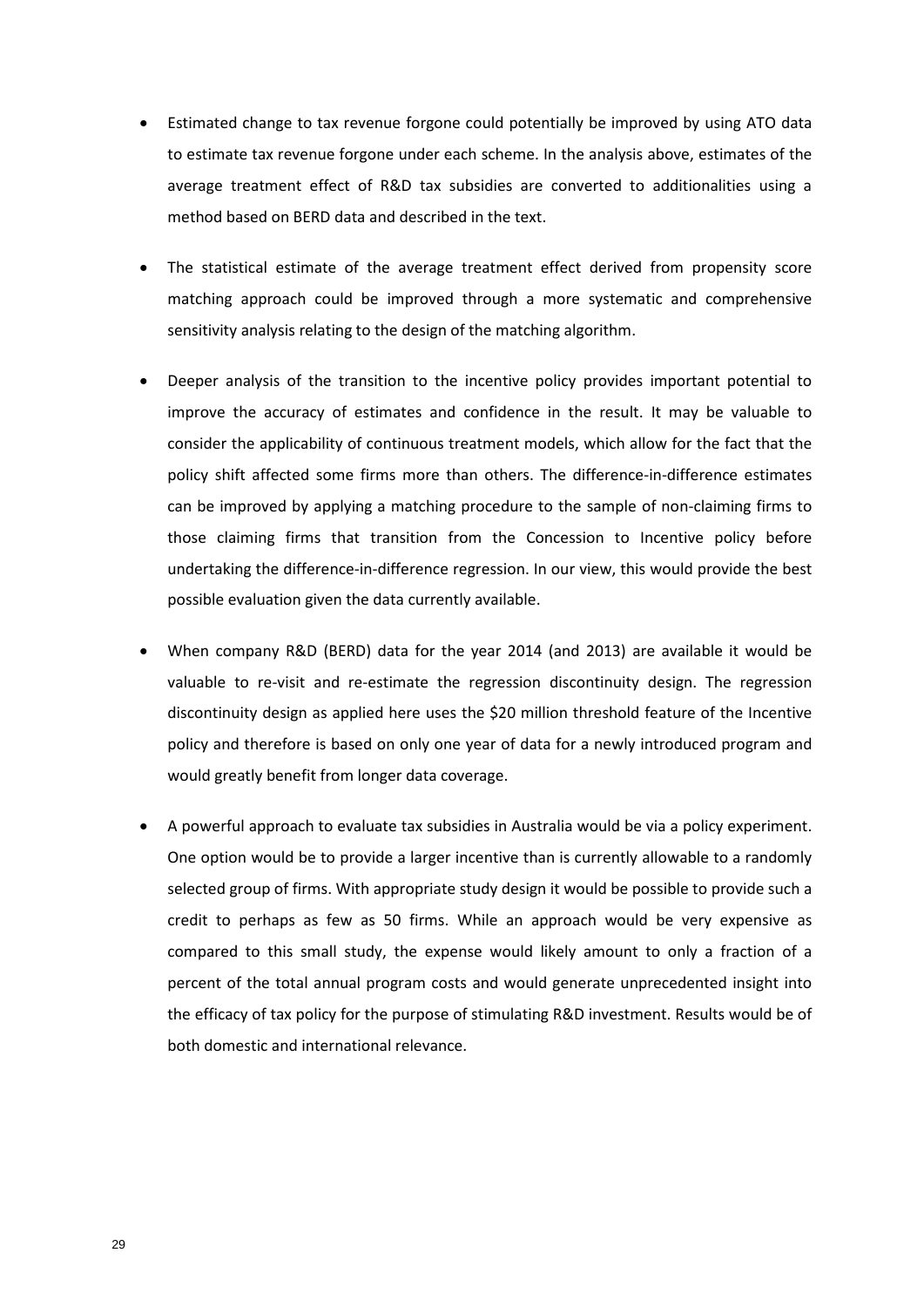## **References**

Angrist, J and Pischke, J (2009), Mostly Harmless Econometrics, Princeton University Press

- ATO (2002a), Information Sheet R&D Tax Concession Core Technology for R&D. Australian Taxation Office, Canberra.
- ATO (2002b), R&D Tax Concession Information Sheet 'On Own behalf' Provisions. Australian Taxation Office, Canberra.
- ATO (2006), You and Your Shares. Australian Taxation Office, Canberra.
- Becker, S.O. and Ichino, A. (2002), 'Estimation of Average Treatment Effects Based on Propensity Scores', The Stata Journal, 2, 358-377.
- Bernstein, J. (1986), 'The Effect of Direct and Indirect tax Incentives on Canadian Industrial R&D investments', Canadian Journal of Economics, 12, 438–48.
- BIE (1993), Research Report 50. R&D, Innovation and Competitiveness: An Evaluation of the Research and Development Tax Concession. Bureau of Industry Economics, Canberra.
- Bloom, N., Griffith, R. and Van Reenen, J. (2002), 'Do R&D Tax subsidies Work? Evidence from a Panel of Countries 1979–1997', Journal of Public Economics, 85, 1–31.
- Calonico, S., Cattaneo, M.D. and Titiunik, R. (2014), 'Robust Data-Driven Inference in the Regression-Discontinuity Design', The Stata Journal, 14, 909-946.
- CIE (2003), 'Review of the R&D Tax Concession Program Canberra', Prepared for the Department of Industry, Tourism and Resources by Centre for International Economics.
- Dagenais, M., Mohnen, P. and Therrien, P. (1997), Do Canadian Firms Respond to the Fiscal Incentives to Research and Development. Scientific Series. Centre Interuniversitaire de Recherche en Analyse des Organisations (CIRANO), Montreal.
- DITR (2005), The R&D Tax Concession Impact on the Firm. Department of Industry Tourism and Resources, Canberra.
- DITR (2007a), How R&D Assistance How R&D Assistance Influences Company Behaviour. Department of Industry Tourism and Resources, Canberra.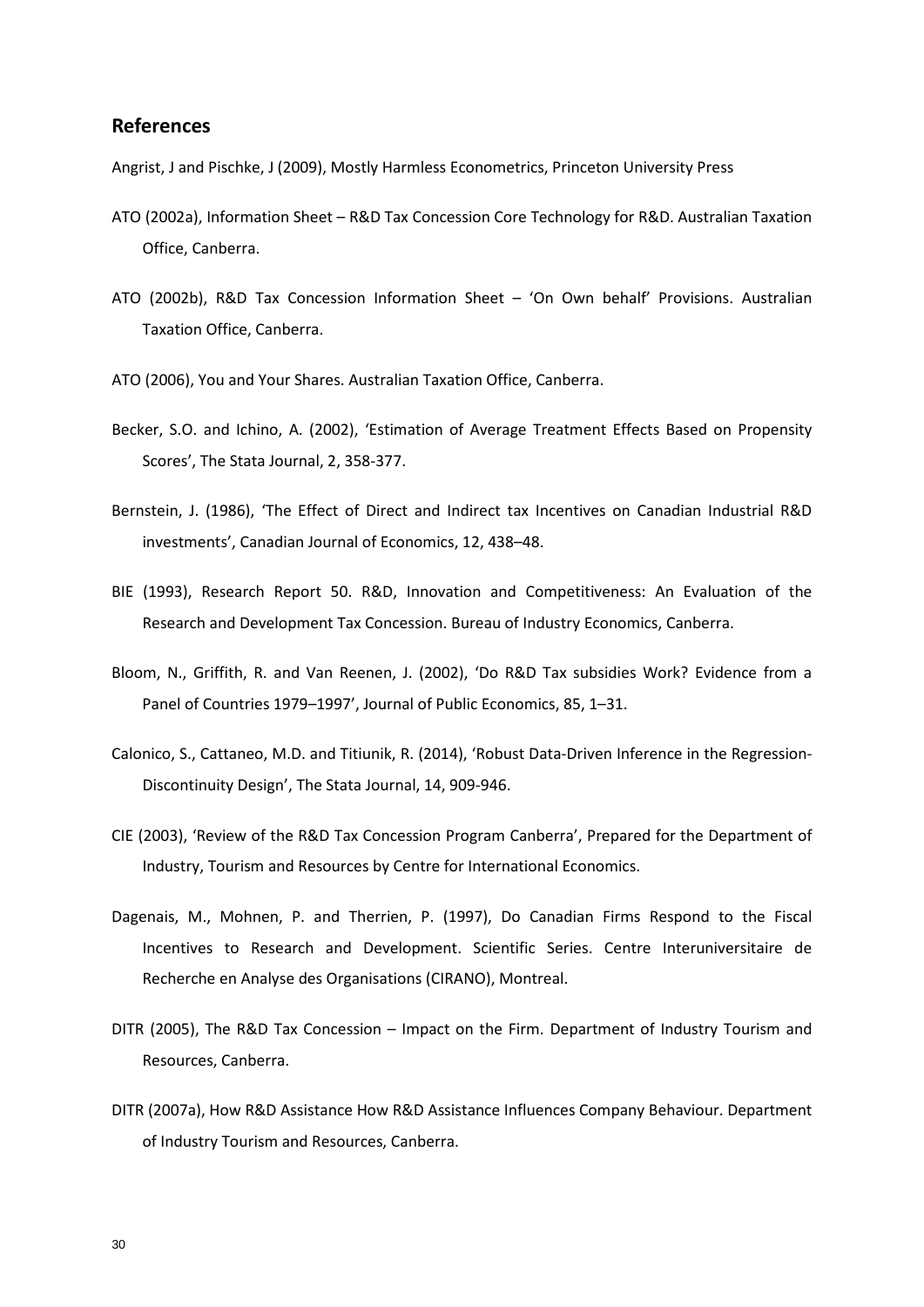- Eisner, R., Albert, S.H. and Sullivan, Martin A. (1984), 'The New Incremental Tax subsidy for R&D: Incentive or Disincentive?', National Tax Journal, 37, 171–84.
- Falk, M. (2006), 'What Drives Business Research and Development (R&D) Intensity Across Organisation for Economic Co-Operation and Development (OECD) Countries?', Applied Economics, 38, 533–47.
- Goldberger, A.S. (1972), 'Selection Bias in Evaluating Treatment Effects: Some Formal Illustrations', Discussion Paper No. 123, University of Wisconsin Institute for Research on Poverty, Madison, WI.
- Guellec, D. and Van Pottelsberghe, B. (2003), 'The Impact of Public R&D investment on Business R&D', Economics of Innovation and New Technology, 12, 225–43.
- Hall, B. (1992), 'R&D Tax Policy During the Eighties: Success of Failure', Working Paper No. 4240, NBER, Cambridge, MA.
- Halvorsen, R., and Palmquist, R. (1980), 'The Interpretation of Dummy Variables in Semilogarithmic Equations', The American Economic Review, 70, 474–475.
- Harris, R., Li, Q.C. and Trainor, M. (2009), 'Is a higher rate of R&D tax subsidy a panacea for low levels of R&D in disadvantaged regions?', Research Policy 38: 192–205.
- Iacus, S. M3, King G. and Porro, G. (2012), 'Causal Inference Without Balance Checking: Coarsened Exact Matching', Political Analysis, 20, 1-24.
- Imbens, G. and Kalyanaraman, K. (2012), 'Optimal Bandwidth Choice for the Regression Discontinuity Estimator', Review of Economic Studies, 79, 1-27.
- IR&D Board (2004), Overseas Research and Development Activities Guidelines 2004. Industry Research and Development Board, Canberra.
- IT 244 (1987), Taxation Ruling No. IT 2442. Income Tax: Concession for Eligible Research and Development Expenditure. Commissioner of Taxation, Australia.
- Kennedy, P. E.. (1981). 'Estimation with Correctly Interpreted Dummy Variables in Semilogarithmic Equations' The American Economic Review, 71, 801–801.
- Koga, T. (2003), 'Firm Size and R&D Tax Incentives.' Technovation, 23, 643-648.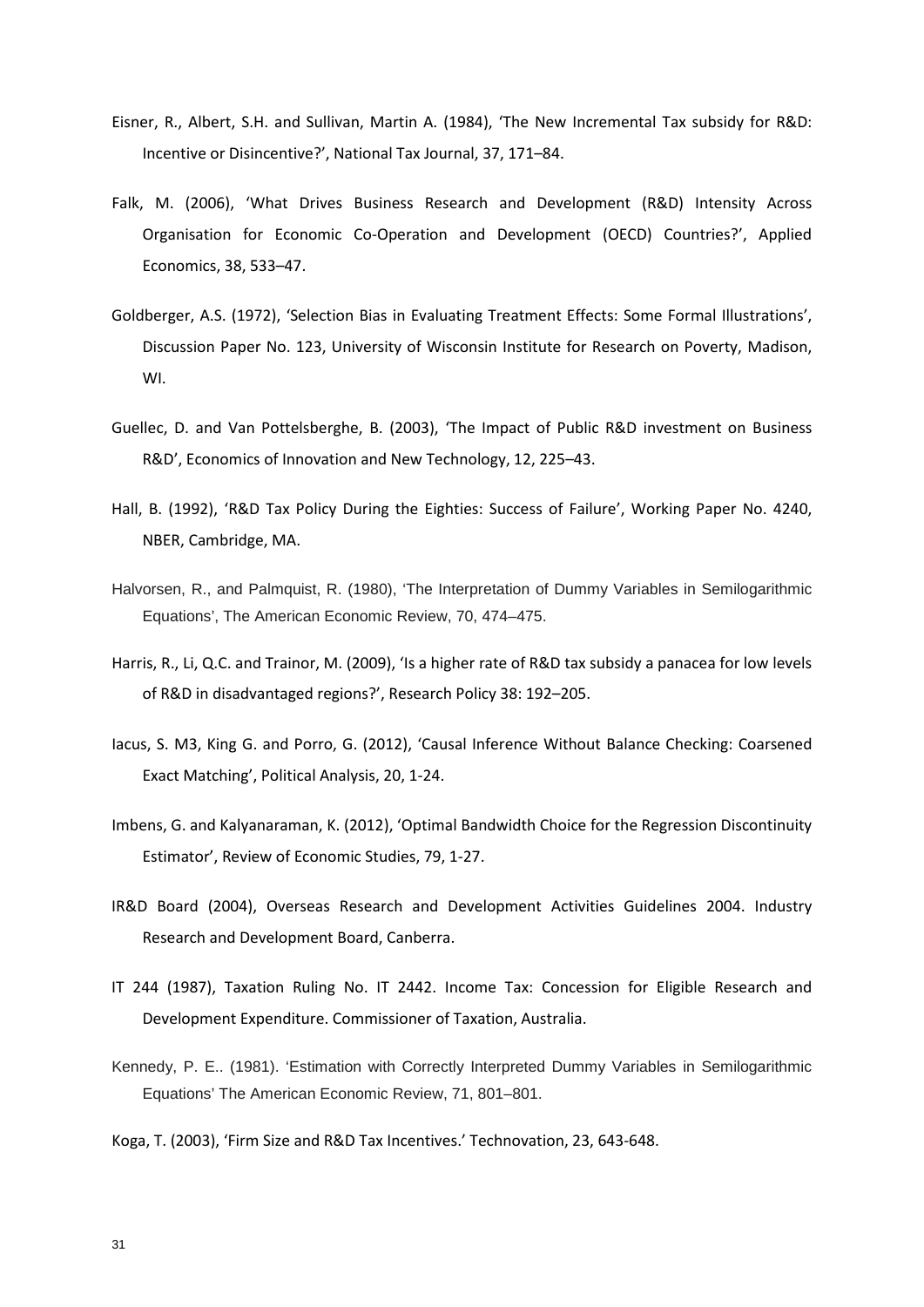- Krautmann, A.C. and Ciecka, J., (2006), 'Interpreting the regression coefficient in semi-logarithmic functions: A note', Indian Journal of Economics and Business, 5, 121-125.
- Lattimore, R. (1997), 'Research and Development Fiscal Incentives in Australia: Impacts and Policy Lessons', in Lattimore, R. (eds), Policy Evaluation in Innovation and Technology: Towards Best Practices. OECD, Paris; 91–134.
- Leuven, E. and Sianesi, B., (2003). 'PSMATCH2: Stata module to perform full Mahalanobis and propensity score matching, common support graphing, and covariate imbalance testing'. http://ideas.repec.org/c/boc/bocode/s432001.html.
- Lokshin, P. and Mohnen, P., (2007), 'Measuring the effectiveness of R&D tax subsidies in the Netherlands', United Nations University Merit Working Paper.
- Maddala, G.S. and Wu, S., (1999), 'A comparative study of unit root tests with panel data and a new simple test', Oxford Bulletin of Economics and Statistics, 61, 631-652.
- Mansfield, E. (1986), 'The R&D Tax subsidy and Other Technology Policy Issues', The American Economic Review, Papers and Proceedings, 76, 190–4.
- Mulkay, B. and Mairesse, J. (2003), 'The Effect of the R&D Tax subsidy in France', EEA-ESEM Conference; 20–24 August 2003, Stockholm, Sweden. Available from: http://www.eeaesem.com/eea-esem/2003/prog/viewpaper.asp?pid=2250
- Parisi, M. L., & Sembenelli, A. (2003), "Is private R & D spending sensitive to its price? Empirical evidence on panel data for Italy", Empirica, 30, 357-377.
- SFPAC (Senate Finance and Public Administration Committee) (1999), Senate Finance and Public Administration Committee. Inquiry into Business Taxation Reform. Chapter 7. Parliament of Australia, Canberra.
- Thomas, D., Manly, T. and Schulman, C. (2003), 'An International Investigation of the Influence of Dividend Taxation on Research and Development Tax subsidies', The Journal of the American Taxation Association, 25, 35–54.
- Thomson, R. (2010), 'Tax Policy and R&D Investment by Australian Firms', The Economic Record, 86, 260–80.